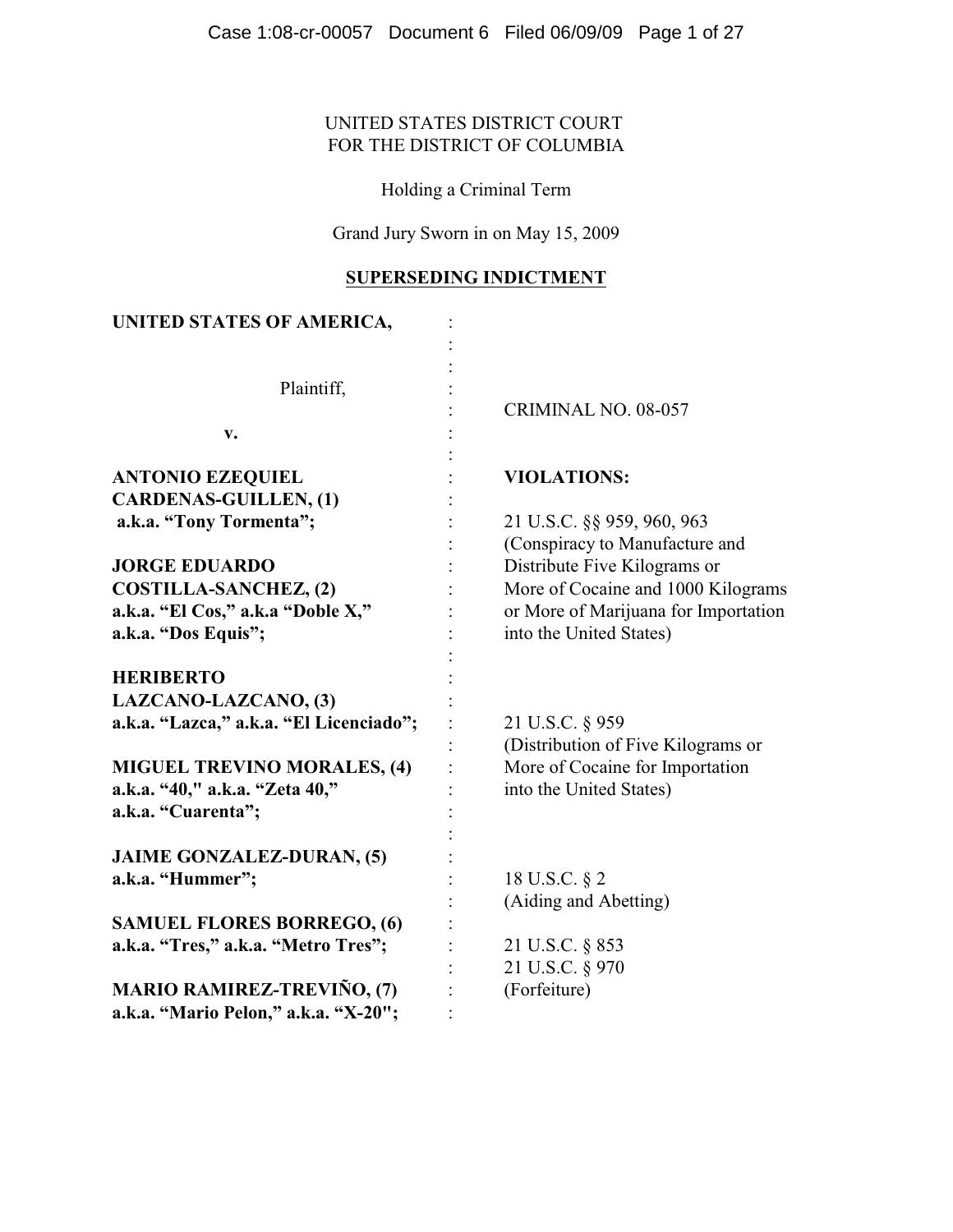| <b>ALFREDO RANGEL BUENDIA, (8)</b><br>a.k.a. "Chicles";                                                                 |  |
|-------------------------------------------------------------------------------------------------------------------------|--|
| FIRST NAME UNKNOWN,<br><b>LAST NAME UNKNOWN, (9)</b><br>a.k.a. "Lino";                                                  |  |
| <b>GILBERTO</b><br><b>BARRAGAN-BALDERAS, (10)</b><br>a.k.a. "Tocayo;"                                                   |  |
| <b>JUAN REYES</b><br>MEJIA-GONZALEZ, (11)<br>a.k.a. "R-1," a.k.a. "Kike,"<br>a.k.a. "Reyes";                            |  |
| <b>OMAR TREVINO MORALES, (12)</b><br>a.k.a. "42":                                                                       |  |
| <b>JESUS ENRIQUE REJON</b><br>AGUILAR, (13)<br>a.k.a. "Mamito," a.k.a. "Cabellero;                                      |  |
| <b>ALFONSO LAM-LIU, (14)</b><br>a.k.a. "Gordo Lam";                                                                     |  |
| ELEAZAR MEDINA ROJAS, (15)<br>a.k.a. "El Chelelo";                                                                      |  |
| <b>AURELIO CANO-FLORES, (16)</b><br>a.k.a. "Yankee," a.k.a. "Yeyo";                                                     |  |
| <b>CARLOS CERDA-GONZALEZ, (17)</b><br>a.k.a. "Puma," a.k.a. "Carlitos";                                                 |  |
| VICTOR HUGO LOPEZ-VALDEZ, (18)<br>$\vdots$<br>a.k.a. "Jorge Hernandez-Martinez,"<br>a.k.a. "Chiri," a.k.a. "Chiriquas"; |  |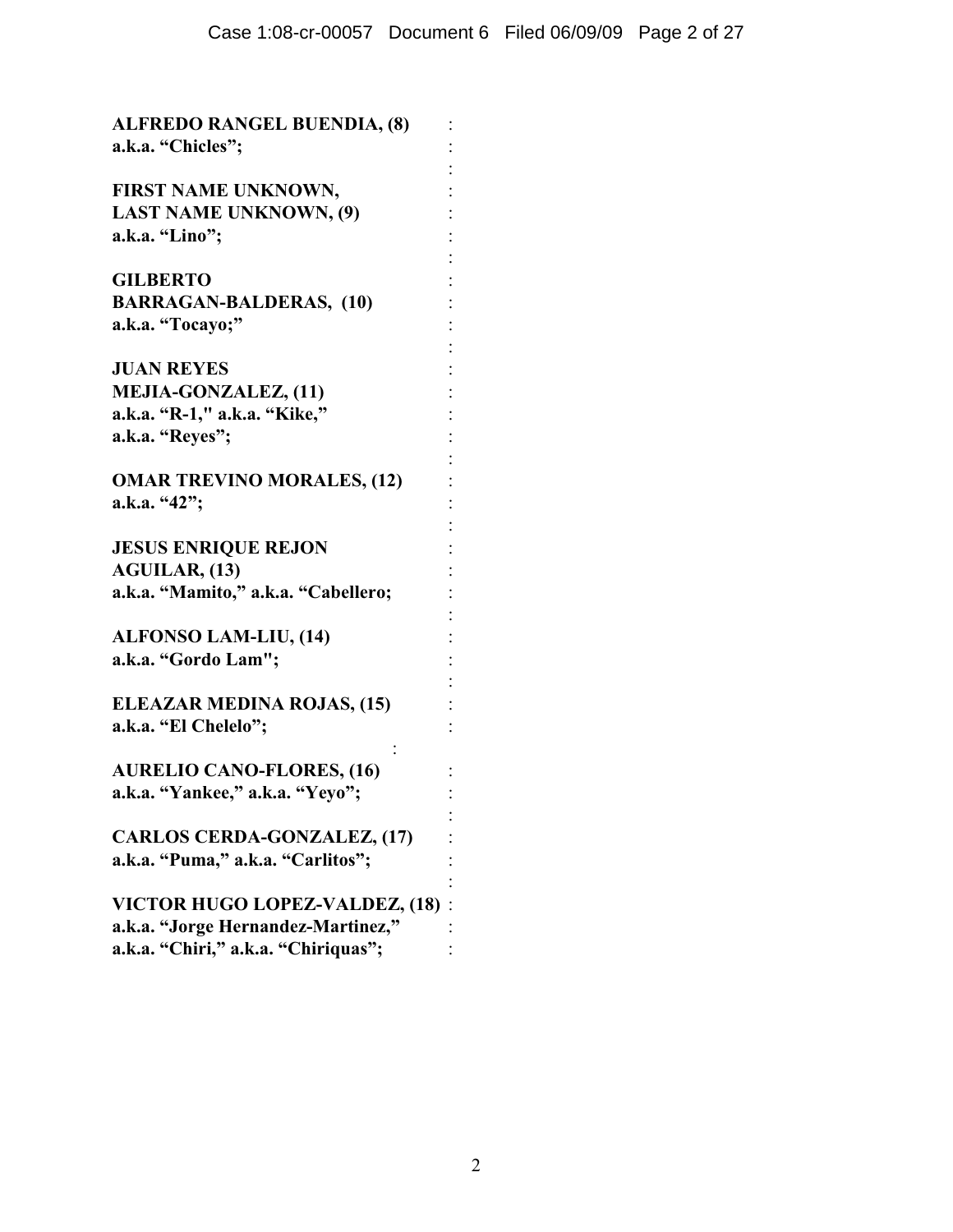**SIGIFREDO** : **NAJERA-TALAMANTES, (19)** : **a.k.a. "Canicon," a.k.a. "Chito,**" : **a.k.a. "Chito Can,"** : **a.k.a. "Chito Canico,"** : **a.k.a. "Chito Canicon";** : : Defendants.

\_\_\_\_\_\_\_\_\_\_\_\_\_\_\_\_\_\_\_\_\_\_\_\_\_\_\_\_\_\_\_\_\_\_\_\_:

## **THE GRAND JURY CHARGES THAT:**

## **COUNT I CONSPIRACY TO MANUFACTURE AND DISTRIBUTE COCAINE AND MARIJUANA FOR IMPORTATION INTO THE UNITED STATES**

### **THE CONSPIRACY**

1. From in or about June 2006 and continuing thereafter up to and including the date of the filing of this Superseding Indictment, the exact dates being unknown to the Grand Jury, in the Mexico, Colombia, Guatemala, Panama, and elsewhere, defendants, **ANTONIO EZEQUIEL CARDENAS-GUILLEN**, a.k.a. "Tony Tormenta," ("CARDENAS-GUILLEN"); **JORGE EDUARDO COSTILLA-SANCHEZ**, a.k.a. "El Cos," a.k.a. "Doble X," a.k.a. "Dos Equis" ("COSTILLA"); **HERIBERTO LAZCANO-LAZCANO**, a.k.a. "Lazca," a.k.a. "El Licenciado" ("LAZCANO"); **MIGUEL TREVINO MORALES**, a.k.a. "40," a.k.a. "Zeta 40," a.k.a. "Cuarenta" ("MIGUEL TREVINO MORALES"); **JAIME GONZALEZ-DURAN,** a.k.a. "Hummer" ("GONZALEZ-DURAN"); **SAMUEL FLORES BORREGO**, a.k.a. "Tres," a.k.a. "Metro Tres" ("FLORES BORREGO"); **MARIO RAMIREZ-TREVINO**, a.k.a. "Mario Pelon," a.k.a. "X-20" ("RAMIREZ-TREVINO"); **ALFREDO RANGEL BUENDIA**, a.k.a. "Chicles" ("RANGEL"); **FIRST NAME UNKNOWN, LAST NAME UNKNOWN,** a.k.a. "Lino" ("LINO"); **GILBERTO BARRAGAN-BALDERAS,** a.k.a. "Tocayo" ("BARRAGAN-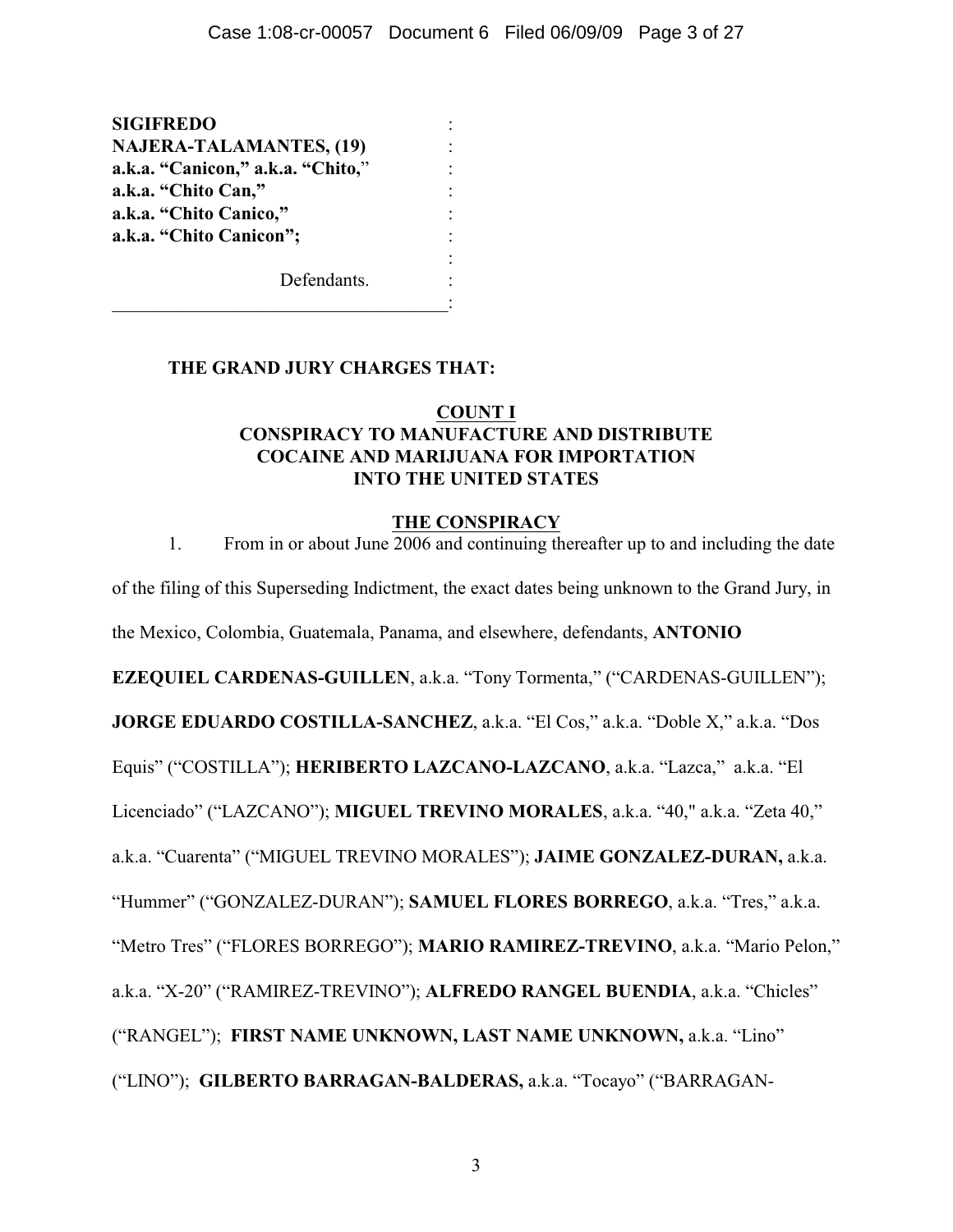BALDERAS"); **JUAN REYES MEJIA-GONZALEZ,** a.k.a. "R-1," a.k.a. "Kike," a.k.a. "Reyes" (MEJIA-GONZALEZ"); **OMAR TREVINO MORALES,** a.k.a. "42," ("OMAR TREVINO MORALES"); **JESUS ENRIQUE REJON AGUILAR,** a.k.a. "Mamito," a.k.a. "Cabellero" ("REJON AGUILAR"); **ALFONSO LAM-LIU**, a.k.a. "Gordo Lam" ("LAM-LIU"); **ELEAZAR MEDINA ROJAS,** a.k.a. "El Chelelo" ("MEDINA ROJAS"); **AURELIO CANO-FLORES,** a.k.a. "Yankee," a.k.a. "Yeyo" ("CANO-FLORES"); **CARLOS CERDA-GONZALEZ,** a.k.a. "Puma," a.k.a. "Carlitos" ("CERDA-GONZALEZ"); **VICTOR HUGO LOPEZ-VALDEZ**, a.k.a. "Jorge Hernandez-Martinez,"a.k.a. "Chiri," a.k.a. "Chiriquas" ("LOPEZ-VALDEZ"); **SIGIFREDO NAJERA-TALAMANTES**, a.k.a. "Canicon," a.k.a. "Chito,"a.k.a. "Chito Can," a.k.a. "Chito Canico," a.k.a. "Chito Canicon" ("NAJERA-TALAMANTES") and others unknown to the Grand Jury and not indicted herein, did knowingly and intentionally combine, conspire, confederate, and agree to commit the following offense against the United States of America: (1) to knowingly and intentionally manufacture and/or distribute five kilograms or more of a mixture and substance containing a detectable amount of cocaine, a Schedule II controlled substance, knowing and intending that such substance would be imported into the United States from Mexico, and (2) to knowingly and intentionally manufacture and/or distribute 1000 kilograms or more of a mixture and substance containing a detectable amount of marijuana, a Schedule I controlled substance, knowing and intending that such substance would be imported into the United States from Mexico; all in violation of Title 21, United States Code, Sections 959, 960, 963, and Title 18, United States Code, Section 2.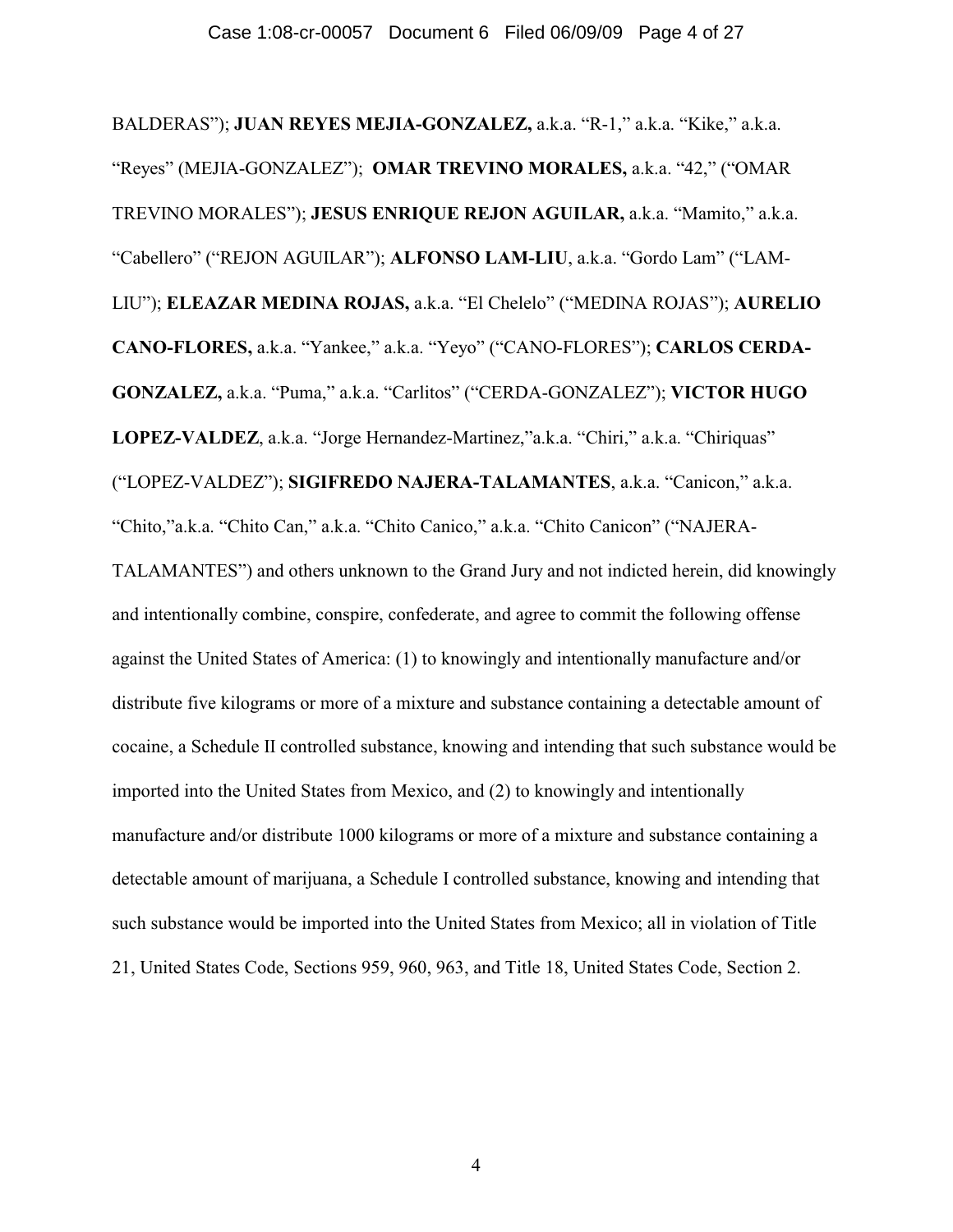### **OBJECT OF THE CONSPIRACY**

2. It was the object of the conspiracy to acquire, sell, and distribute cocaine and marijuana and to transport such cocaine and marijuana out of Mexico and import it into the United States.

## **MANNER AND MEANS OF THE CONSPIRACY**

3. For all periods of time relevant to the charges contained in this Superseding Indictment, the defendants and other co-conspirators, both known and unknown to the Grand Jury, used the following manner and means to accomplish the goals of the conspiracy:

A. The defendants were members of either one of two Mexican-based narcotics trafficking organizations, the "Gulf Coast Cartel" and "Los Zetas," which organizations operated together under the name of "The Company," (hereinafter referred to as "The Company").

B. The Company was led primarily by a governing council or "triumvirate" composed of three of the defendants, **CARDENAS-GUILLEN, COSTILLA,** and **LAZCANO**.

C. The Company controlled hundreds of miles of Mexican territory along the border of Mexico and the United States, including the border of Mexico and Texas.

D. The Company divided its territory into areas known as "plazas" along the Mexico-United States border and assigned each plaza region a leader known as a "plaza boss."

E. **CARDENAS-GUILLEN, COSTILLA,** and **LAZCANO** directed the transportation of The Company's cocaine and marijuana shipments via boats, planes, and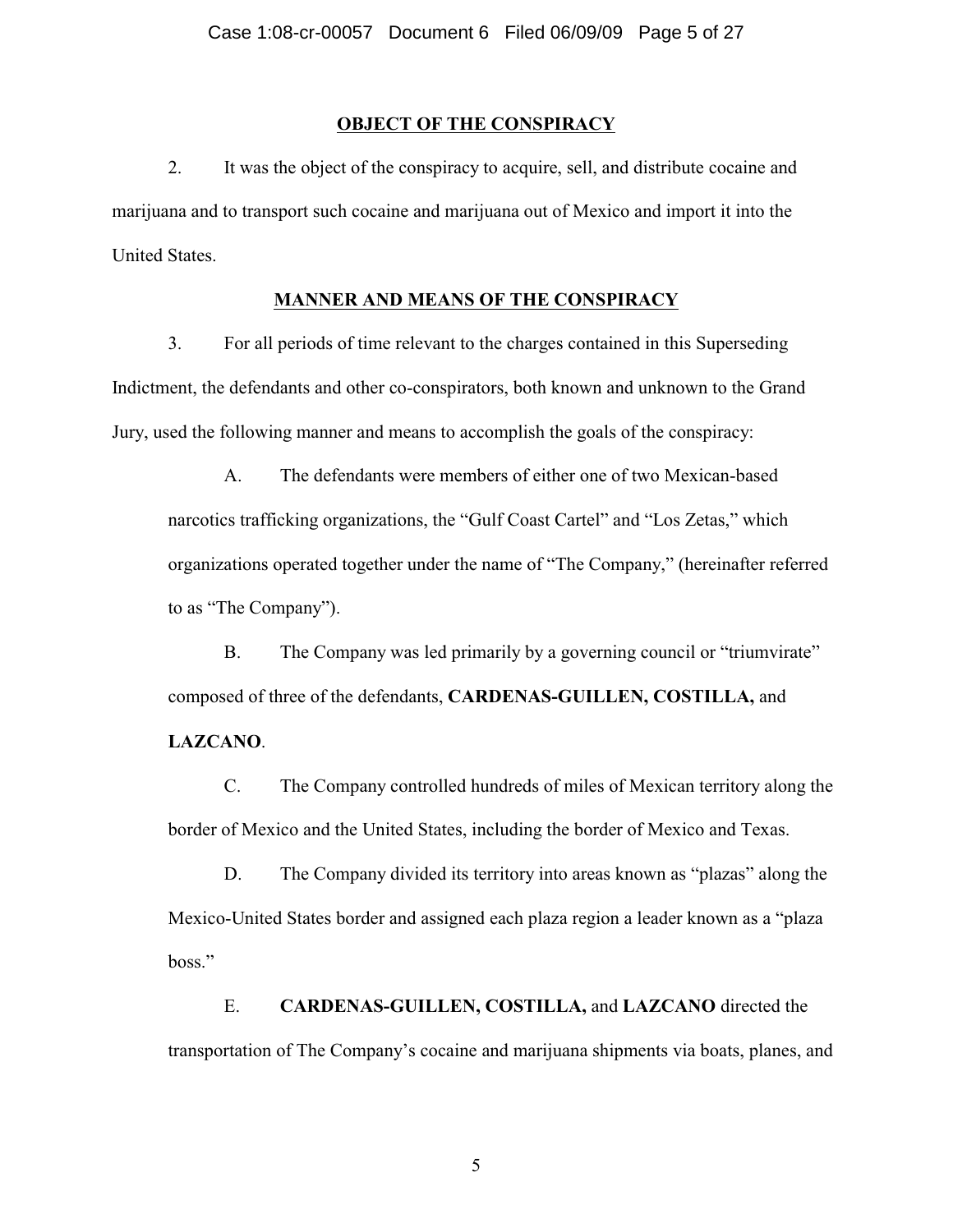#### Case 1:08-cr-00057 Document 6 Filed 06/09/09 Page 6 of 27

automobiles from Colombia and Venezuela to Guatemala, and to various cities and "plazas" in Mexico.

F. Under the direction of **CARDENAS-GUILLEN, COSTILLA,** and **LAZCANO**, The Company transported shipments of cocaine and marijuana by means of motor vehicles from Mexico to cities in Texas for distribution to other cities within the United States.

G. The defendants, along with other members of The Company, organized, directed, and carried out various acts of violence against Mexican law enforcement officers and rival drug traffickers to retaliate against and to intimidate any individual or individuals who interfered with or who were perceived to potentially interfere with the cocaine and marijuana trafficking activities of The Company.

H. The defendants and other members of the The Company utilized Nextel "push-to-talk" telephones and UHF/VHF radio communications to coordinate shipments of cocaine and marijuana and to evade law enforcement surveillance.

I. The defendants and other members of the The Company utilized sophisticated record keeping programs by means of laptop computers and "flashdrive" memory-storage devices, which maintained a comprehensive database that included records of cocaine shipment amounts, plaza boss identities and plaza locations, payroll amounts, payments made to law enforcement officials, and money received and owed.

J. The defendants and other members of the The Company often spoke in coded language during telephone conversations to disguise and conceal the nature of their cocaine and marijuana trafficking activities.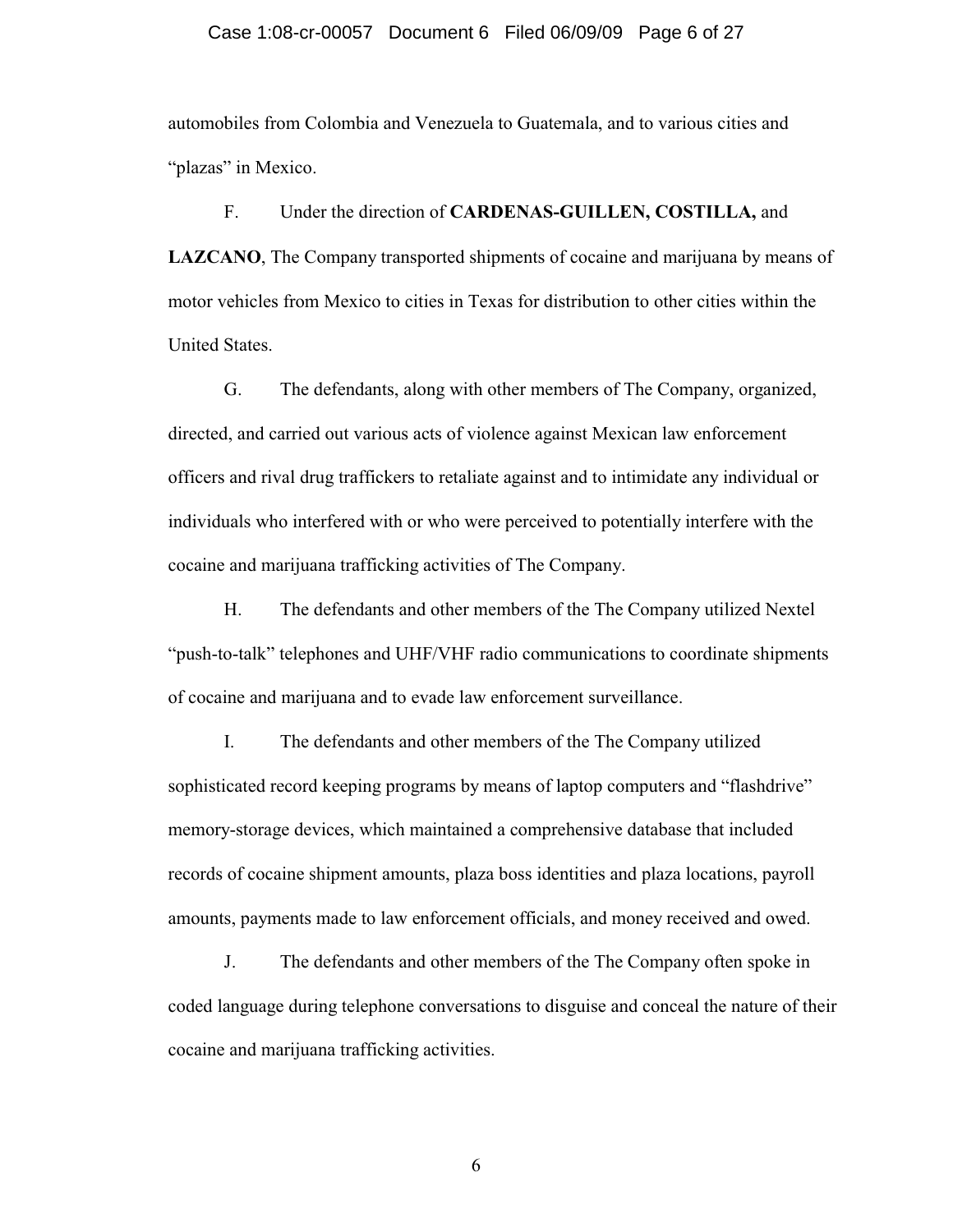#### Case 1:08-cr-00057 Document 6 Filed 06/09/09 Page 7 of 27

K. The individual roles performed within The Company organization by each of the defendants were as follows:

1. *ANTONIO EZEQUIEL CARDENAS-GUILLEN, a.k.a. "Tony Tormenta."* **CARDENAS-GUILLEN** was one of the three leaders of the The Company. **CARDENAS-GUILLEN** was actively involved in managing the activities of The Company in Mexico, including the coordination of cocaine and marijuana shipments into the United States, as well as the receipt of bulk currency shipments into Mexico from the United States.

2. *JORGE EDUARDO COSTILLA-SANCHEZ, a.k.a. "El Cos," a.k.a. "Doble X," a.k.a. "Dos Equis."* **COSTILLA** was one of the three leaders of The Company. **COSTILLA** was actively involved in managing the activities of the Gulf Cartel in Mexico, including the coordination of cocaine and marijuana shipments into the United States, as well as the receipt of bulk currency shipments into Mexico from the United States.

3. *HERIBERTO LAZCANO-LAZCANO, a.k.a. "Lazca," a.k.a. "El Licenciado."* **LAZCANO** was one of three leaders of The Company. **LAZCANO** was the leader of Los Zetas and the security chief for the Gulf Cartel. **LAZCANO** was actively involved in managing the activities of the Gulf Cartel and the Los Zetas in Mexico, including the coordination of cocaine and marijuana shipments into the United States, as well as the receipt of bulk currency shipments into Mexico from the United States.

4. *MIGUEL TREVINO MORALES, a.k.a. "40," a.k.a. "Zeta 40,": a.k.a. "Cuarenta."* **MIGUEL TREVINO MORALES** was a ranking member of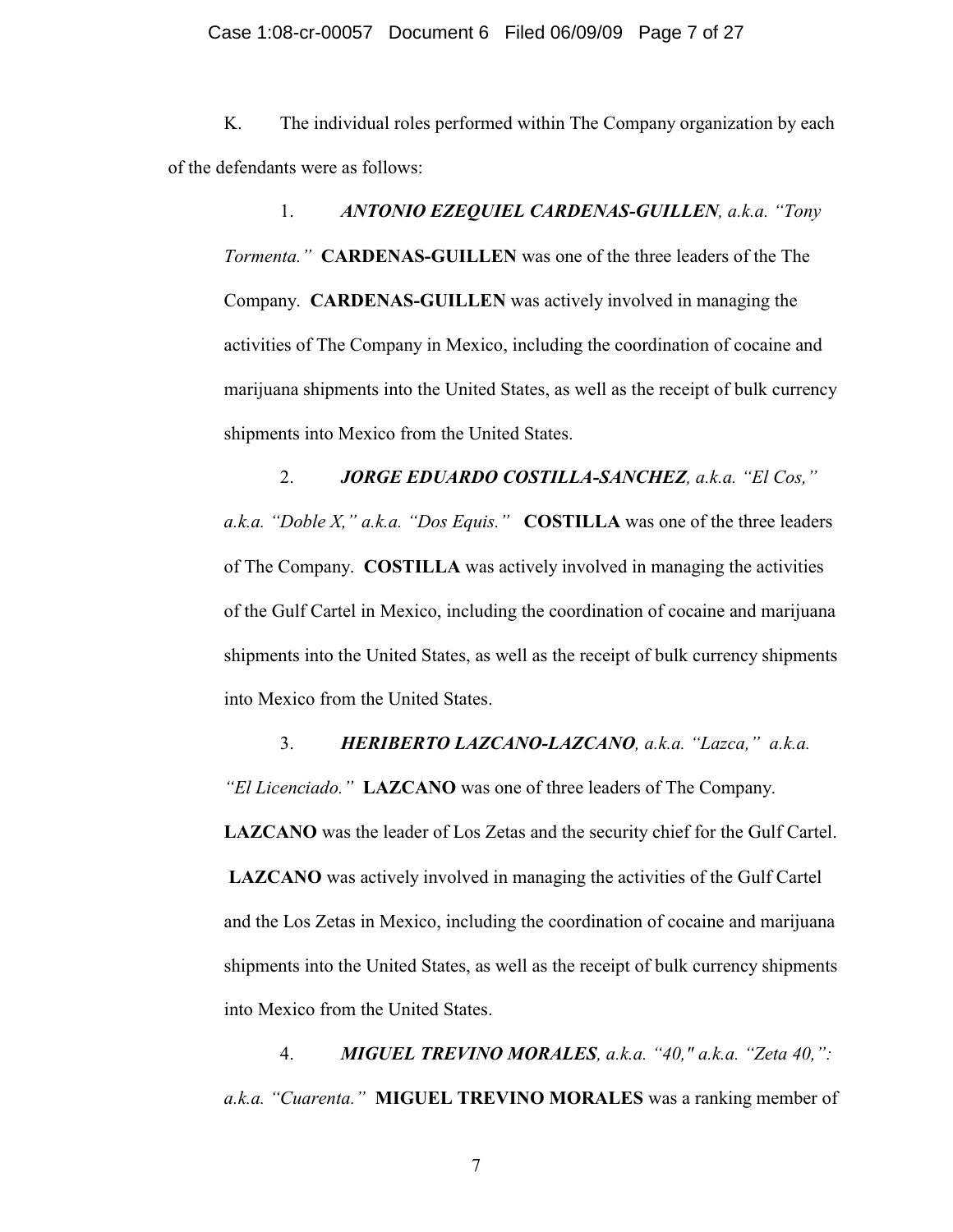the Los Zetas and was recognized as the second in command of the Los Zetas. **MIGUEL TREVINO MORALES** was actively involved in managing the activities of the Gulf Cartel and the Los Zetas in Mexico, including the coordination of cocaine and marijuana shipments into the United States, as well as the receipt of bulk currency shipments into Mexico from the United States.

**MIGUEL TREVINO MORALES** oversaw and supervised activities of The Company in certain areas in Mexico near the United States border, including those areas in and around Veracruz and Nuevo Laredo, Mexico.

5. *JAIME GONZALEZ-DURAN, a.k.a. "Hummer."* **GONZALEZ-DURAN** was an original member of the Los Zetas and served as a regional commander of the Los Zetas. In this position, **GONZALEZ-DURAN** oversaw and supervised activities of The Company in certain areas in Mexico near the United States border, including those areas in and around Nuevo Laredo, Miguel Aleman, and Reynosa, Mexico. **GONZALEZ-DURAN** was actively involved in the coordination of cocaine and marijuana shipments into the United States, as well as the receipt of bulk currency shipments into Mexico from the United States.

6. *SAMUEL FLORES BORREGO, a.k.a. "Tres," a.k.a. "Metro Tres."* **FLORES BORREGO** was a ranking member of the Gulf Cartel and was in control of The Company's operations in and around Reynosa and Miguel Aleman, Mexico. **FLORES BORREGO** obtained and provided information to members of The Company regarding certain law enforcement operations directed against The Company. **FLORES BORREGO** was actively involved in managing the activities of The Company in Mexico, including the coordination of cocaine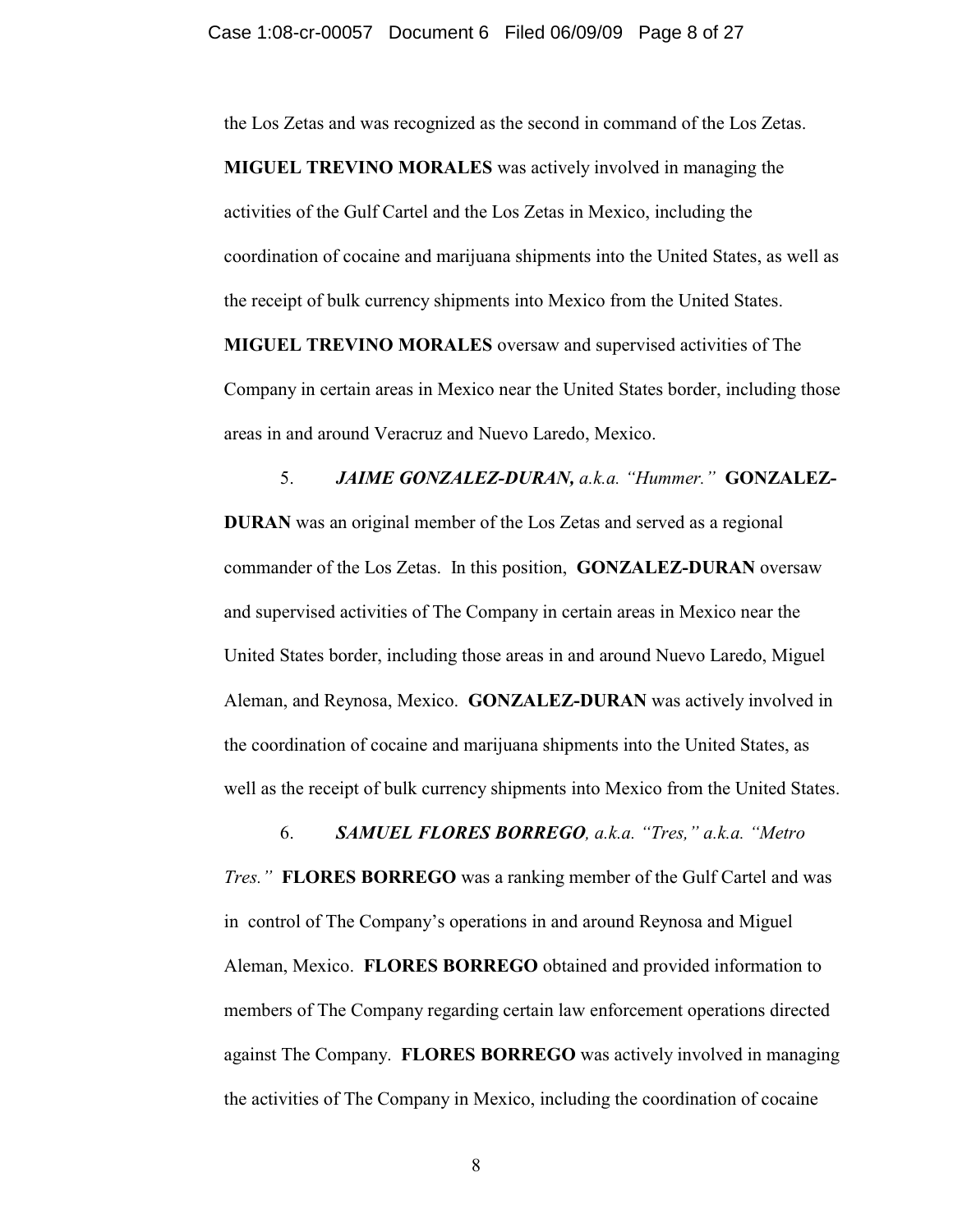and marijuana shipments into the United States, as well as the receipt of bulk currency shipments into Mexico from the United States.

7. *MARIO RAMIREZ-TREVINO, a.k.a. "Mario Pelon," a.k.a. "X-20."* **RAMIREZ-TREVINO** was a ranking member of the Gulf Cartel and was the second in command for the Gulf Cartel in and around Reynosa, Mexico. **RAMIREZ-TREVINO** was actively involved in managing the activities of The Company in Mexico, including the coordination of cocaine and marijuana shipments into the United States, as well as the receipt of bulk currency shipments into Mexico from the United States.

8. *ALFREDO RANGEL BUENDIA, a.k.a. "Chicles."* **RANGEL** was a member of the Los Zetas who oversaw and assisted in the supervision of The Company's activities in and around Miguel Aleman, Mexico. **RANGEL** was actively involved in managing the activities of The Company in Mexico, including the coordination of cocaine and marijuana shipments into the United States, as well as the receipt of bulk currency shipments into Mexico from the United States.

9. *FIRST NAME UNKNOWN, LAST NAME UNKNOWN, a.k.a. "Lino."* ("**LINO**"). **LINO** was a Gulf Cartel member and recognized as one of the primary accountants for The Company. **LINO** was involved in the receipt of bulk currency shipments from the United States to Nuevo Laredo, Mexico.

10. *GILBERTO BARRAGAN-BALDERAS, a.k.a. "Tocayo."* **BARRAGAN-BALDERAS** was actively involved in managing the activities of The Company in Mexico, including the coordination of cocaine shipments into the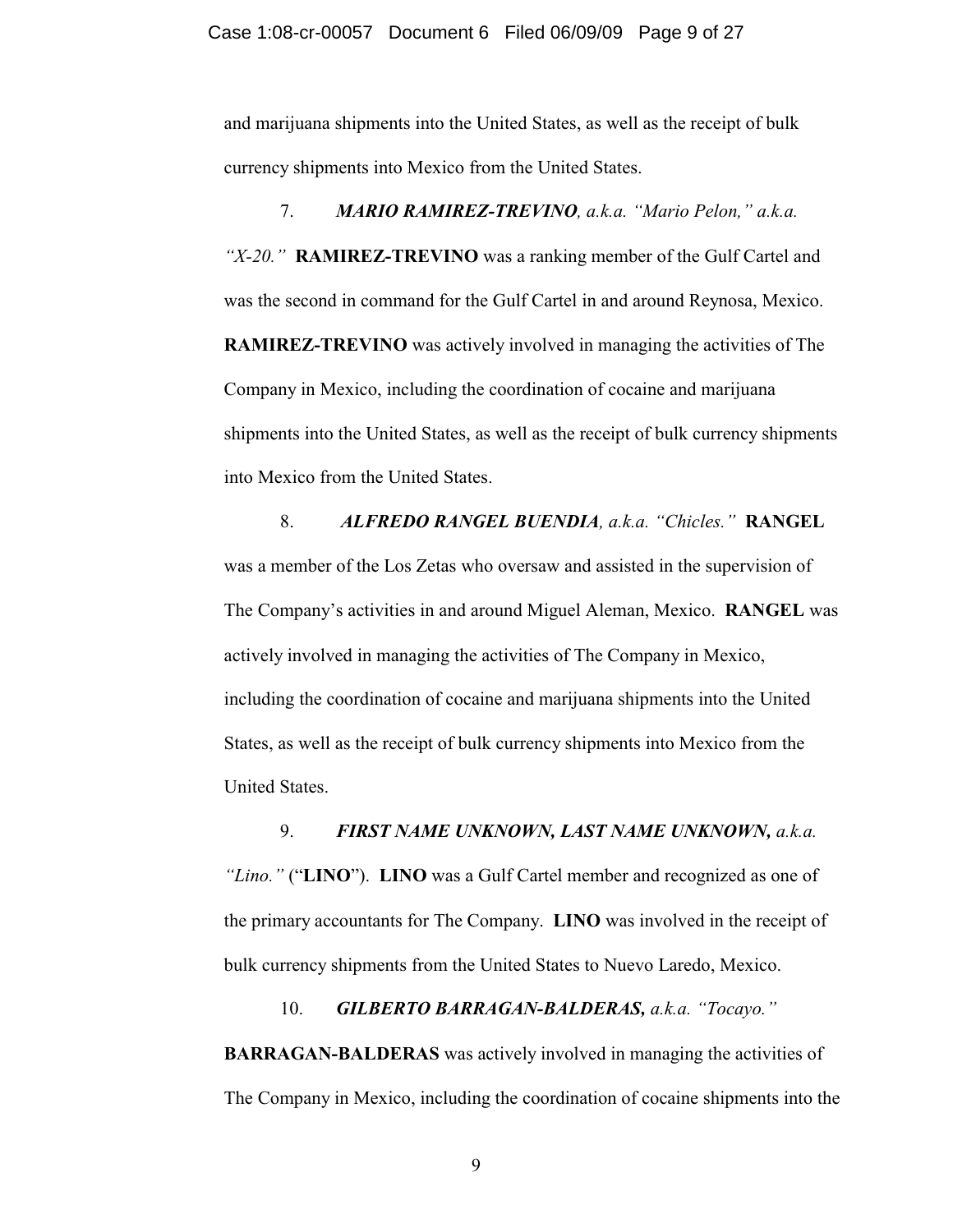United States, as well as the receipt of bulk currency shipments into Mexico from the United States. **BARRAGAN-BALDERAS** obtained and provided information to members of The Company regarding law enforcement operations directed against "The Company."

11. *JUAN REYES MEJIA-GONZALEZ, a.k.a. "R-1," a.k.a. "Kike," a.k.a. "Reyes."* **MEJIA-GONZALEZ** was a member of the Gulf Cartel who facilitated and assisted the purchase of cocaine by The Company from sources of supply located in Central and South America. **MEJIA-GONZALEZ** was actively involved in managing the activities of The Company in Mexico, including the coordination of cocaine and marijuana shipments into the United States, as well as the receipt of bulk currency shipments into Mexico from the United States.

12. *OMAR TREVINO MORALES, a.k.a. "42."* **OMAR TREVINO MORALES** had a leadership role and oversaw The Company's activities in Coahuila, Mexico. **OMAR TREVINO MORALES** was actively involved in managing the activities of The Company in Mexico, including the coordination of cocaine and marijuana shipments into the United States, as well as the receipt of bulk currency shipments into Mexico from the United States.

13. *JESUS ENRIQUE REJON AGUILAR, a.k.a. "Mamito," a.k.a. "Cabellero."* **REJON AGUILAR** was an original member of the Los Zetas. Along with **OMAR TREVINO MORALES**, **REJON AGUILAR** oversaw The Company's activities in the Mexican state of Coahuila. **REJON AGUILAR** was actively involved in managing the activities of The Company in Mexico,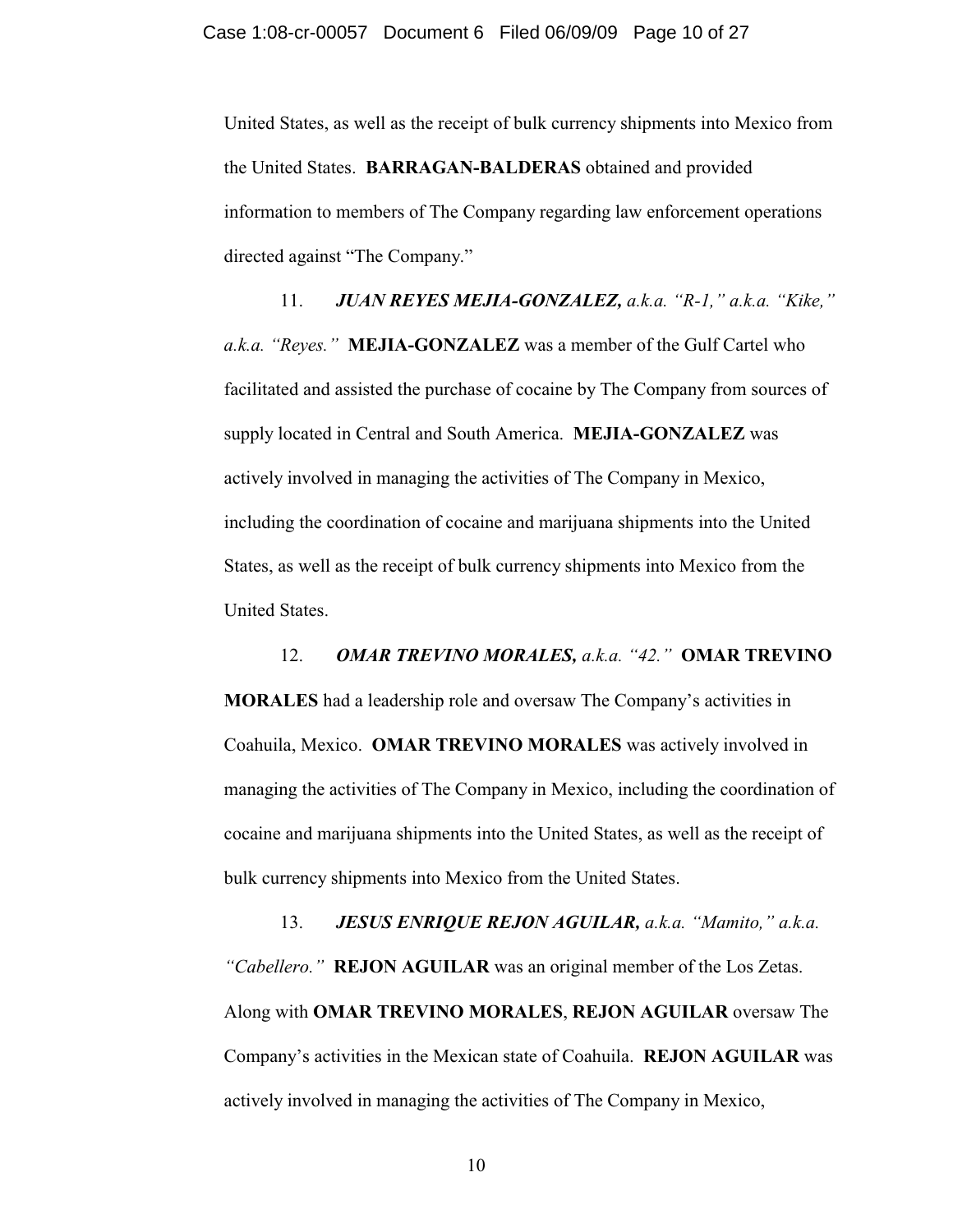including the coordination of cocaine and marijuana shipments into the United States.

14. *ALFONSO LAM-LIU, a.k.a. "Gordo Lam."* **LAM-LIU** was a member of the Gulf Cartel. **LAM-LIU** was the plaza boss of Rio Bravo, Mexico. **LAM-LIU** was actively involved in managing the activities of The Company in Mexico, including the coordination of cocaine and marijuana shipments into the United States, as well as the receipt of bulk currency shipments into Mexico from the United States.

15. *ELEAZAR MEDINA ROJAS, a.k.a. "El Chelelo."* **MEDINA ROJAS** was member of the Los Zetas who oversaw The Company's activities in and around Monterrey, Mexico. **MEDINA ROJAS** was actively involved in managing the activities of The Company in Mexico, including the coordination of cocaine and marijuana shipments into the United States.

16. *AURELIO CANO-FLORES, a.k.a. "Yankee," a.k.a. "Yeyo."* **CANO-FLORES** oversaw The Company's activities in Camargo, Mexico, and was involved in the procurement of bulk quantities of cocaine and heroin for The Company. **CANO-FLORES** was actively involved in managing the activities of The Company in Mexico, including the coordination of cocaine and marijuana shipments into the United States, as well as the receipt of bulk currency shipments into Mexico from the United States.

17. *CARLOS CERDA-GONZALEZ, a.k.a. "Puma," a.k.a. "Carlitos."* CERDA-GONZALEZ was actively involved in The Company's activities in the Tampico, Mexico, including the procurement of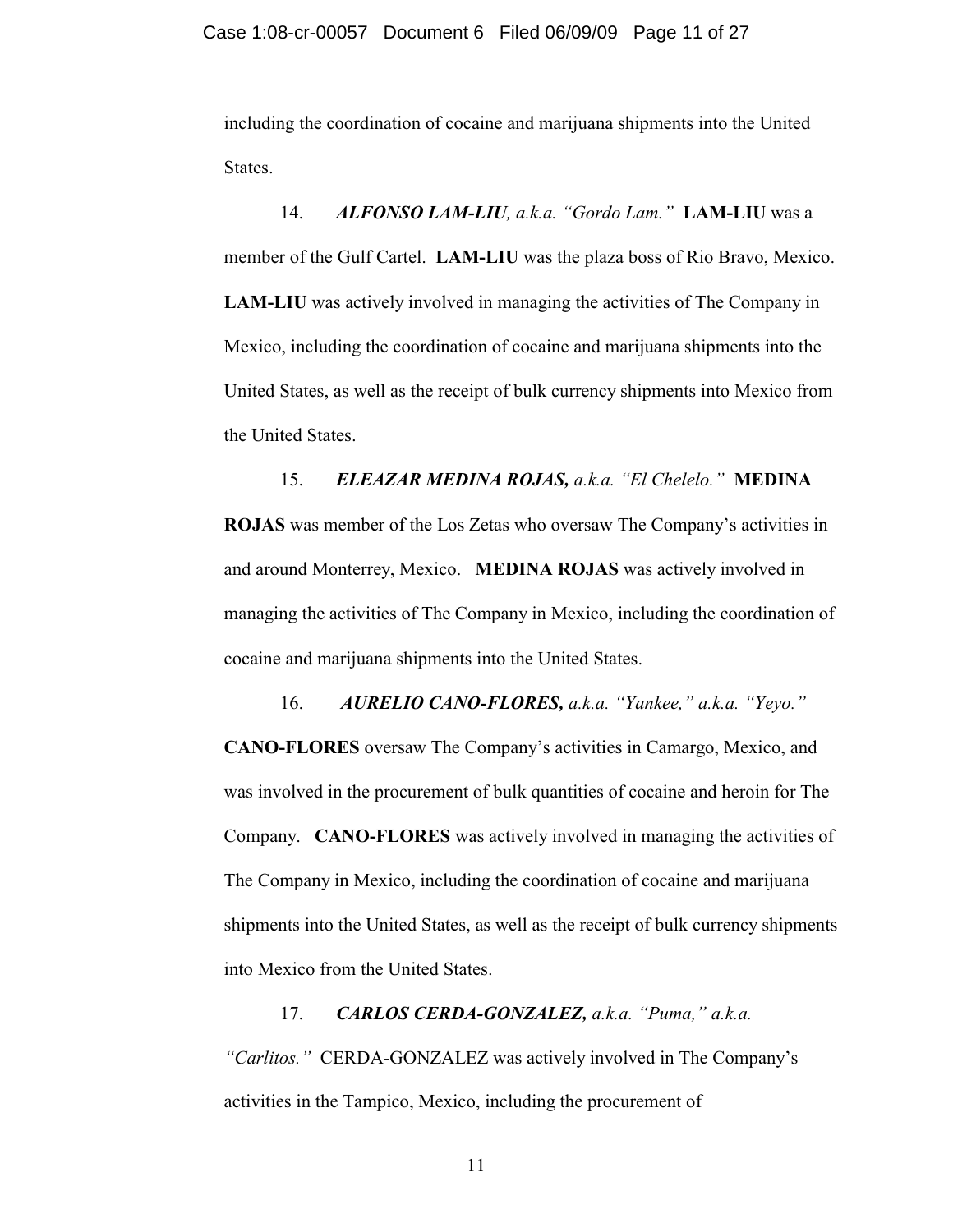multiple-thousand kilogram shipments of cocaine. **CERDA-GONZALEZ** was actively involved in managing the activities of The Company in Mexico, including the coordination of cocaine and marijuana shipments into the United States, as well as the receipt of bulk currency shipments into Mexico from the United States.

18. *VICTOR HUGO LOPEZ-VALDEZ, a.k.a. "Jorge Hernandez-Martinez,"a.k.a. "Chiri," a.k.a. "Chiriquas."* **LOPEZ-VALDEZ** worked for **LAZCANO**. **LOPEZ-VALDEZ** handled personal and business matters for **LAZCANO** related to The Company's activities, including placing and receiving telephone calls to other members of The Company to assist in the coordination of cocaine and marijuana shipments from Mexico into the United States, as well as the receipt of bulk currency shipments into Mexico from the United States.

19. *SIGIFREDO NAJERA-TALAMANTES, a.k.a. "Canicon," a.k.a. "Chito,"a.k.a. "Chito Can," a.k.a. "Chito Canico," a.k.a. "Chito Canicon."* **NAJERA-TALAMANTES** was a member of the Los Zetas served as the plaza

boss in and around Monterrey, Mexico. **NAJERA-TALAMANTES** was actively involved in managing the activities of The Company in Mexico, including the coordination of cocaine and marijuana shipments into the United States, as well as the receipt of bulk currency shipments into Mexico from the United States.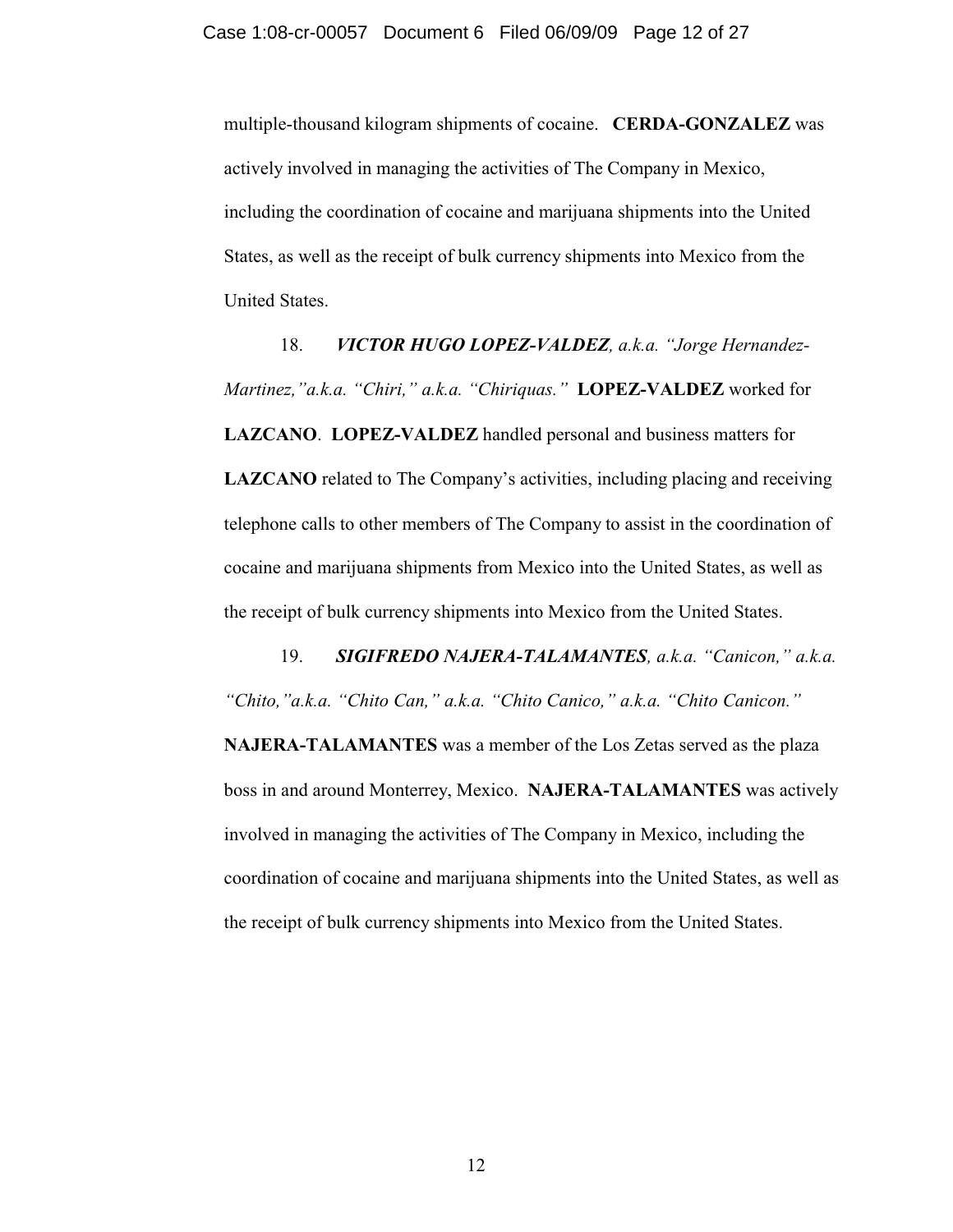#### **OVERT ACTS**

4. In furtherance of the conspiracy and to effect the objects thereof, the defendants, along with other co-conspirators both known and unknown to the Grand Jury, within Mexico the following overt acts ("OA#") were committed, among others:

OA1. On or about June 5, 2006, **NAJERA-TALAMANTES** purchased fifteen kilograms of cocaine from The Company, at a price of \$13,500 per kilogram, for a total purchase price of \$202,500.00.

OA2. On or about June 23, 2006, **NAJERA-TALAMANTES** purchased ten kilograms of cocaine from The Company, at a price of \$13,500 per kilogram, for a total purchase price of \$135,000.00.

OA3. On or about July 20, 2006, **NAJERA-TALAMANTES** purchased twenty kilograms of cocaine from The Company, at a price of \$13,500 per kilogram, for a total purchase price of \$270,000.00.

OA4. On or about August 17, 2006, **NAJERA-TALAMANTES** purchased twenty kilograms of cocaine from The Company, at a price of \$13,500 per kilogram, for a total purchase price of \$270,000.00.

OA5. In a telephone conversation on or about October 21, 2006,

**MIGUEL TREVINO MORALES** told **GONZALEZ-DURAN** that bonuses are paid according to the plaza in which the members work, that bonuses are paid according to seniority, and that bosses receive bonuses of \$10,000.00.

OA6. In a telephone conversation on or about October 21, 2006, **GONZALEZ-DURAN** asked **MIGUEL TREVINO MORALES** for marijuana;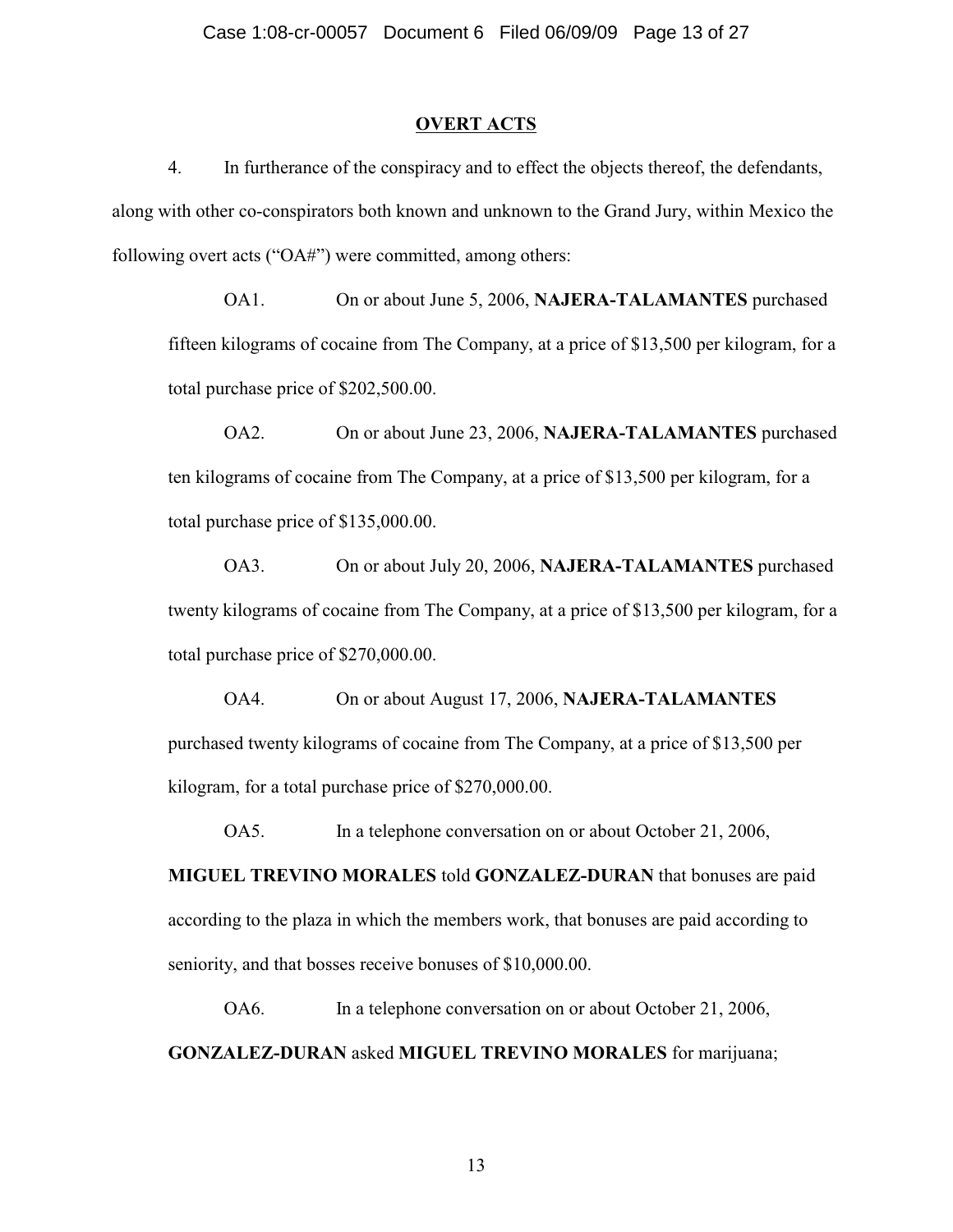**MIGUEL TREVINO MORALES** offered **GONZALEZ-DURAN** 200,000 kilograms; and **GONZALEZ-DURAN** said that he only wanted 1000 kilograms.

OA7. In a telephone conversation on or about February 6, 2007, **COSTILLA** and **FLORES BORREGO** discussed The Company's successful receipt of 1300 kilograms of cocaine that was to be sent to **RAMIREZ-TREVINO** in Reynosa, Mexico.

OA8. In a telephone conversation on or about February 7, 2007, **LINO** and **FLORES BORREGO** discussed the arrival of 192 kilograms of cocaine and the loss of 400 kilograms cocaine.

OA9. In a telephone conversation on or about February 8, 2007, **LOPEZ-VALDEZ** told **GONZALEZ-DURAN** that **LAZCANO** wanted to know what was the price The Company charged for a kilogram of marijuana in Reynosa, Mexico. **GONZALEZ-DURAN** replied that they were selling it for between \$150 and \$170 per kilogram. **LOPEZ-VALDEZ** asked **GONZALEZ-DURAN** if that was for the good stuff and **GONZALEZ-DURAN** replied that if it was the good stuff, he could buy it for \$100 per kilogram and sell it for as much as \$180 or \$190.

OA10. In a telephone conversation on or about February 10, 2007, **COSTILLA** and **FLORES BORREGO** discussed the mode of transportation for 400 kilograms of cocaine, which was to be placed in a hidden compartment concealed within a gasoline tank.

OA11. In a telephone conversation on or about February 10, 2007, **COSTILLA** and **FLORES BORREGO** discussed imposing a fee of \$20,000 per week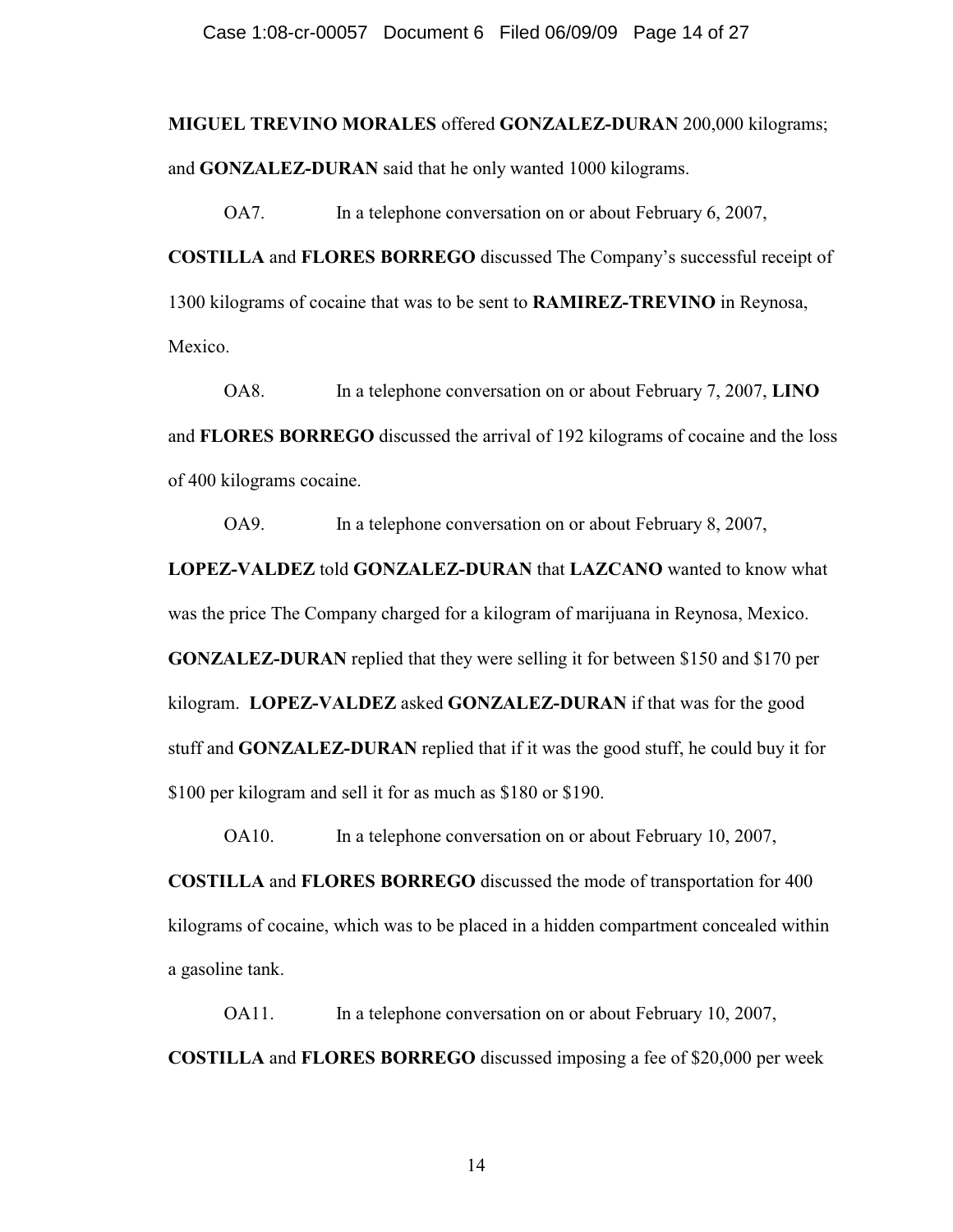for an individual who was transporting marijuana through Reynosa, Mexico, which **FLORES BORREGO** described to **COSTILLA** as "your place."

OA12. During three telephone conversations on or about February 21, 2007, **COSTILLA** asked for the name and number of the guy in charge of the plaza at Nuevo Laredo, Mexico and **GONZALEZ-DURAN** confirmed to **COSTILLA** that **MIGUEL TREVINO MORALES** was in charge of the plaza at Nuevo Laredo. In the course of one of the conversations, **GONZALEZ-DURAN** referred to **COSTILLA** as "boss."

OA13. In a telephone conversation on or about March 1, 2007,

**RAMIREZ-TREVINO** and **FLORES BORREGO** discussed in coded language the seizure of 7000 kilograms of marijuana that were en route to Reynosa, Mexico – McAllen, Texas border. **RAMIREZ-TREVINO** stated that the marijuana belonged to him.

OA14. In a telephone conversation on or about March 1, 2007,

**RAMIREZ-TREVINO** and **FLORES BORREGO** discussed a pending shipment of 200 kilograms of cocaine to cross from Reynosa, Mexico to McAllen, Texas.

OA15. In a telephone conversation on or about March 1, 2007,

**COSTILLA** and **FLORES BORREGO** discussed **FLORES BORREGO** obtaining contact information for a source of supply of cocaine in Colombia so that they would have better access to multiple kilogram quantities of cocaine. **COSTILLA** told **FLORES BORREGO** that, since 1996, he had worked in Chiapas, which is a Mexican state located on Mexico's southern border with Guatemala.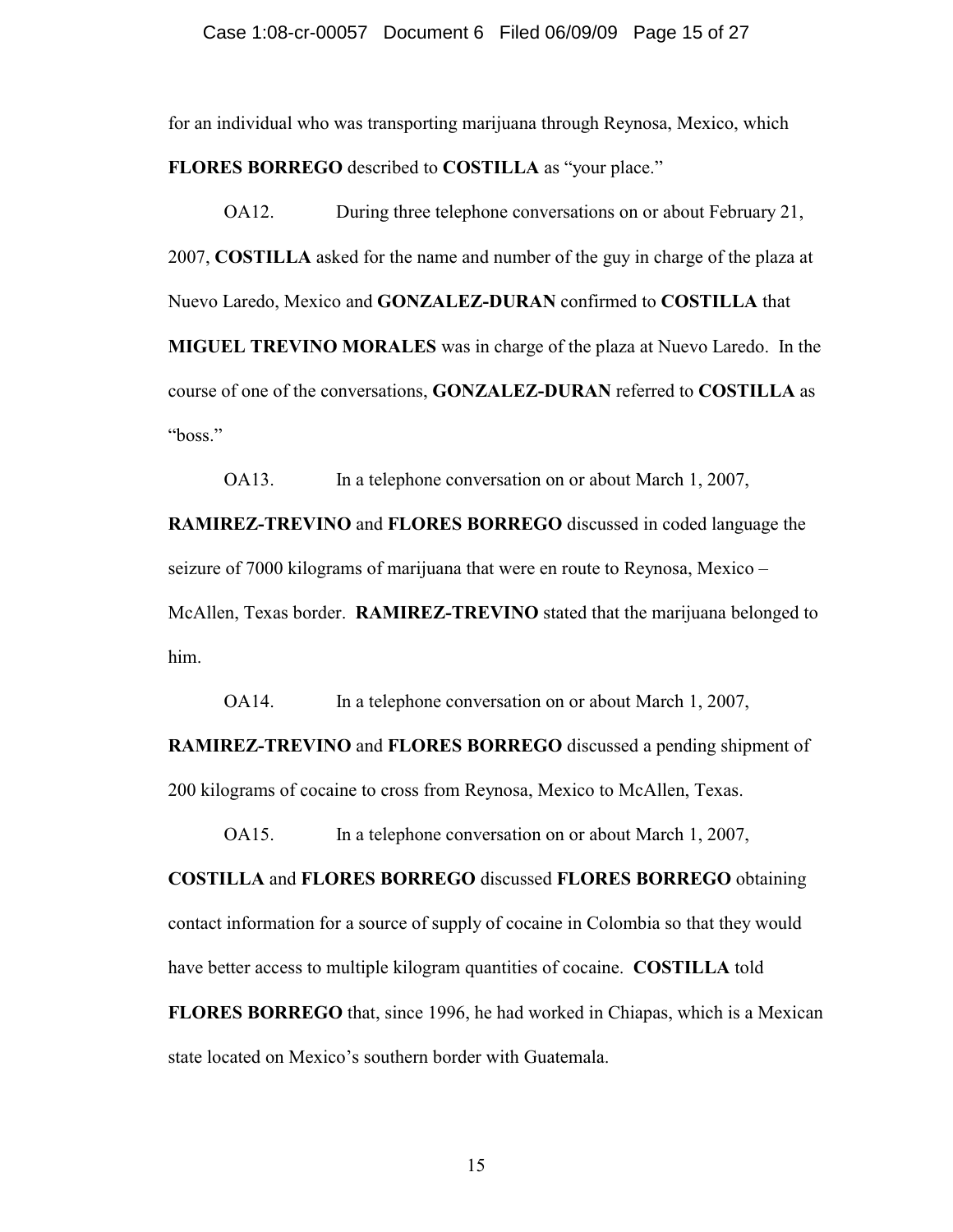OA16. In a telephone conversation on or about March 7, 2007, **REJON AGUILAR** and **FLORES BORREGO** discussed a parked vehicle that **FLORES BORREGO** was having difficulty moving across the border into the United States because of an increased military and law enforcement presence in the area where they usually cross. **REJON AGUILAR** told **FLORES BORREGO** that he has a crossing that he uses to cross 70 to 100 kilograms of cocaine at a time and that it is a sure thing.

OA17. In a telephone conversation on or about March 9, 2007, **LAM-LIU** told **GONZALEZ-DURAN** about an individual with a 400 kilogram shipment of marijuana that **LAM-LIU** received in Rio Bravo (Mexico). **LAM-LIU** stated that he would not charge the individual any fees or taxes because the individual was a friend of **LAM-LIU**. **LAM-LIU** further told **GONZALEZ-DURAN** that part of the marijuana shipment was going to **GONZALEZ-DURAN's** area. **GONZALEZ-DURAN** agreed that the individual should not be charged.

OA18. In a telephone conversation on or about March 26, 2007, **FLORES BORREGO** told **MIGUEL TREVINO MORALES** that The Company's shipping cost per kilogram for marijuana was twenty dollars. **MIGUEL TREVINO MORALES** told **FLORES BORREGO** to get him some enclosed trucks. **MIGUEL TREVINO MORALES** stated to **FLORES BORREGO** that he has control of the Ministerial Police throughout the State of Veracruz, Mexico.

OA19. In a telephone conversation on or about March 26, 2007, **OMAR TREVINO MORALES** told **GONZALEZ-DURAN** that **OMAR TREVINO**

**MORALES's** people were moving more bulk currency in a grey Chevrolet Avalanche sport utility vehicle with Tamaulipas plates.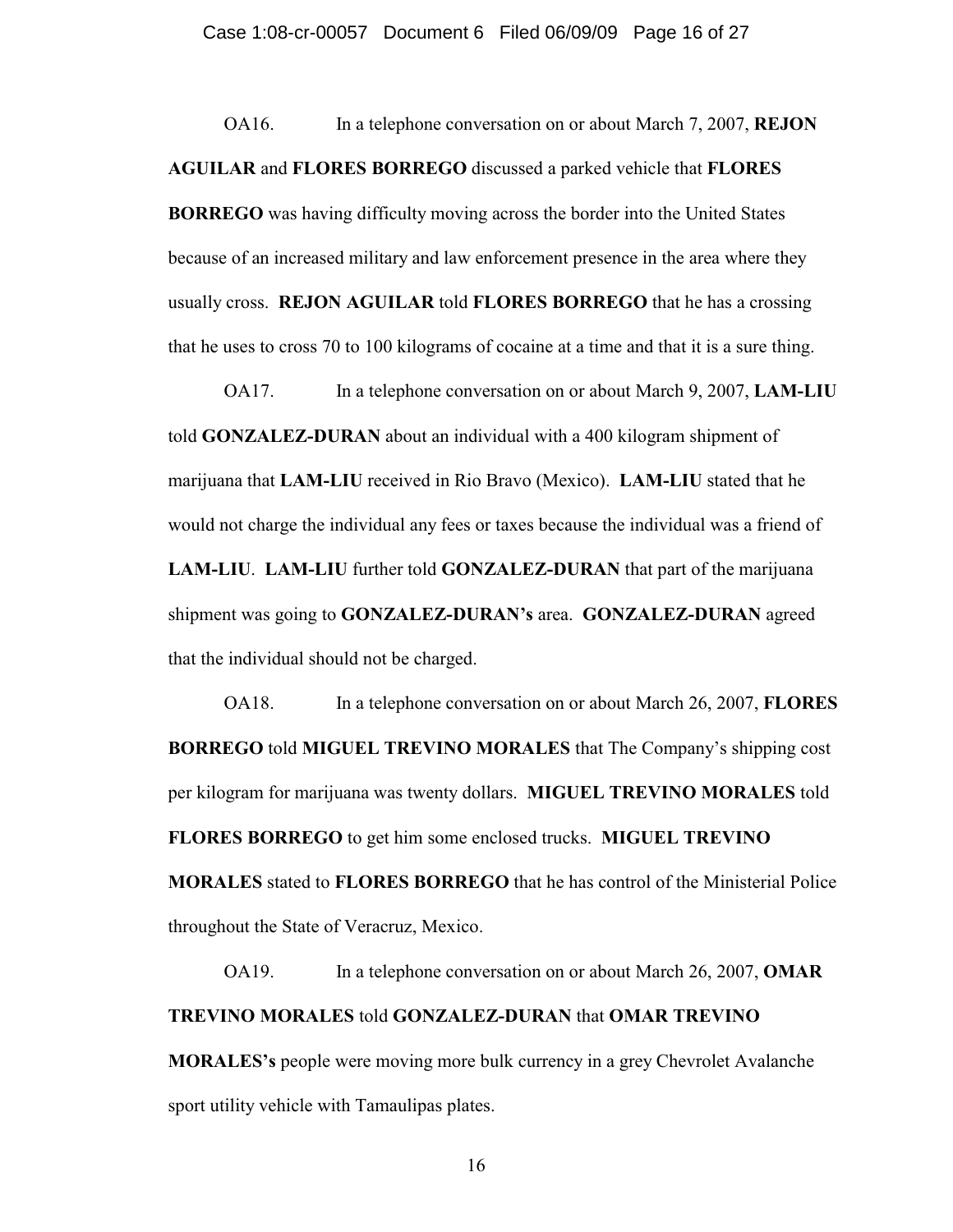OA20. In a telephone conversation on or about April 5, 2007,

**RAMIREZ-TREVINO** and **FLORES BORREGO** discussed in coded language the seizure in Roma, Texas of kilograms of cocaine which were shipped from Miguel Aleman, Mexico through Valadeces, Mexico.

OA21. In a telephone conversation on or about April 6, 2007, **GONZALEZ-DURAN** asked **MEDINA ROJAS** whether a certain individual purchased kilograms of cocaine from **MEDINA ROJAS**. **MEDINA ROJAS** said he would check into the matter. **MEDINA ROJAS** then confirmed to **GONZALEZ-DURAN** that another individual about whom **GONZALEZ-DURAN** had earlier inquired is not a member of The Company.

OA22. In a telephone conversation on or about April 9, 2007, **OMAR TREVINO MORALES** and **FLORES BORREGO** discussed in coded language whether **FLORES BORREGO** could provide **OMAR TREVINO MORALES** with a person to move cocaine across the border from Mexico into the United States. **OMAR TREVINO MORALES** stated that he had 800 kilograms. **OMAR TREVINO MORALES** and **FLORES BORREGO** further agreed to send the cocaine over the border in increments of 250 kilograms. During the conversation, **FLORES BORREGO** referred to **OMAR TREVINO MORALES** as "boss."

OA23. In a coded telephone conversation on or about April 10, 2007, **CERDA-GONZALEZ** told **GONZALEZ-DURAN** that **GONZALEZ-DURAN** still owed **CERDA-GONZALEZ** money for some kilograms of cocaine that **CERDA-GONZALEZ** gave him in November 2006. **GONZALEZ-DURAN** asked **CERDA-GONZALEZ** if he had forgotten to pick up the money for the cocaine, and **CERDA-**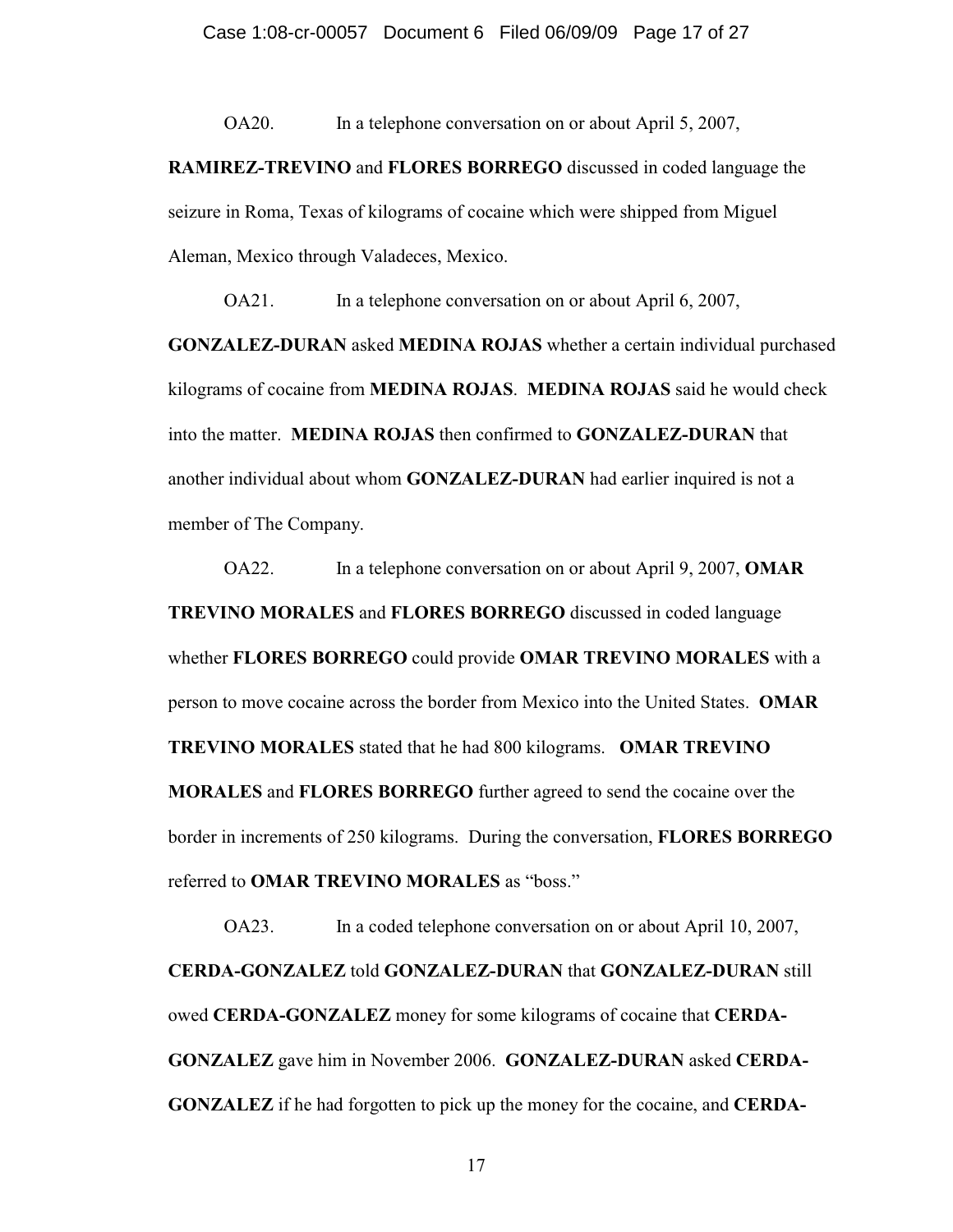**GONZALEZ** replied that he did pick up the money but it was short \$55,000.

**GONZALEZ-DURAN** then told **CERDA-GONZLEZ** that he would check with his colleagues and check the records, and that he would get the \$55,000 to **CERDA-**

**GONZALEZ**. After they agreed on resolving the debt matter, **CERDA-GONZALEZ** told **GONZALEZ-DURAN** that **CERDA-GONZALEZ** would deliver the kilograms of cocaine that **GONZALEZ-DURAN** ordered on Friday or, at the latest, on Monday.

OA24. In a telephone conversation on or about April 28, 2007, **FLORES BORREGO** told **COSTILLA** that he received a load of cocaine from a Colombian. **COSTILLA** and **FLORES BORREGO** also discussed the seizure of 5000 kilograms of The Company's cocaine and payment to **COSTILLA** for a shipment of marijuana.

OA25. In a telephone conversation on or about May 1, 2007,

**CARDENAS-GUILLEN** and **FLORES BORREGO** discussed in coded language putting together a shipment of 300 kilograms of cocaine sent to McAllen, Texas.

OA26. In a telephone conversation on or about May 8, 2007, **RAMIREZ-TREVINO** and **FLORES BORREGO** discussed in coded language **COSTILLA's** approval and arrangement of a bribe of \$2,000,000 to Mexican government officials.

OA27. In a telephone conversation on or about May 10, 2007,

**CARDENAS-GUILLEN** and **FLORES BORREGO** discussed in coded language a coconspirator who was arrested with 300 kilograms of cocaine. **CARDENAS-GUILLEN** told **FLORES BORREGO** to look into whether the arrested individual had "an accident" or robbed them of their cocaine.

OA28. In a telephone conversation on or about May 11, 2007, **CARDENAS-GUILLEN** confirmed to **FLORES BORREGO** that the individual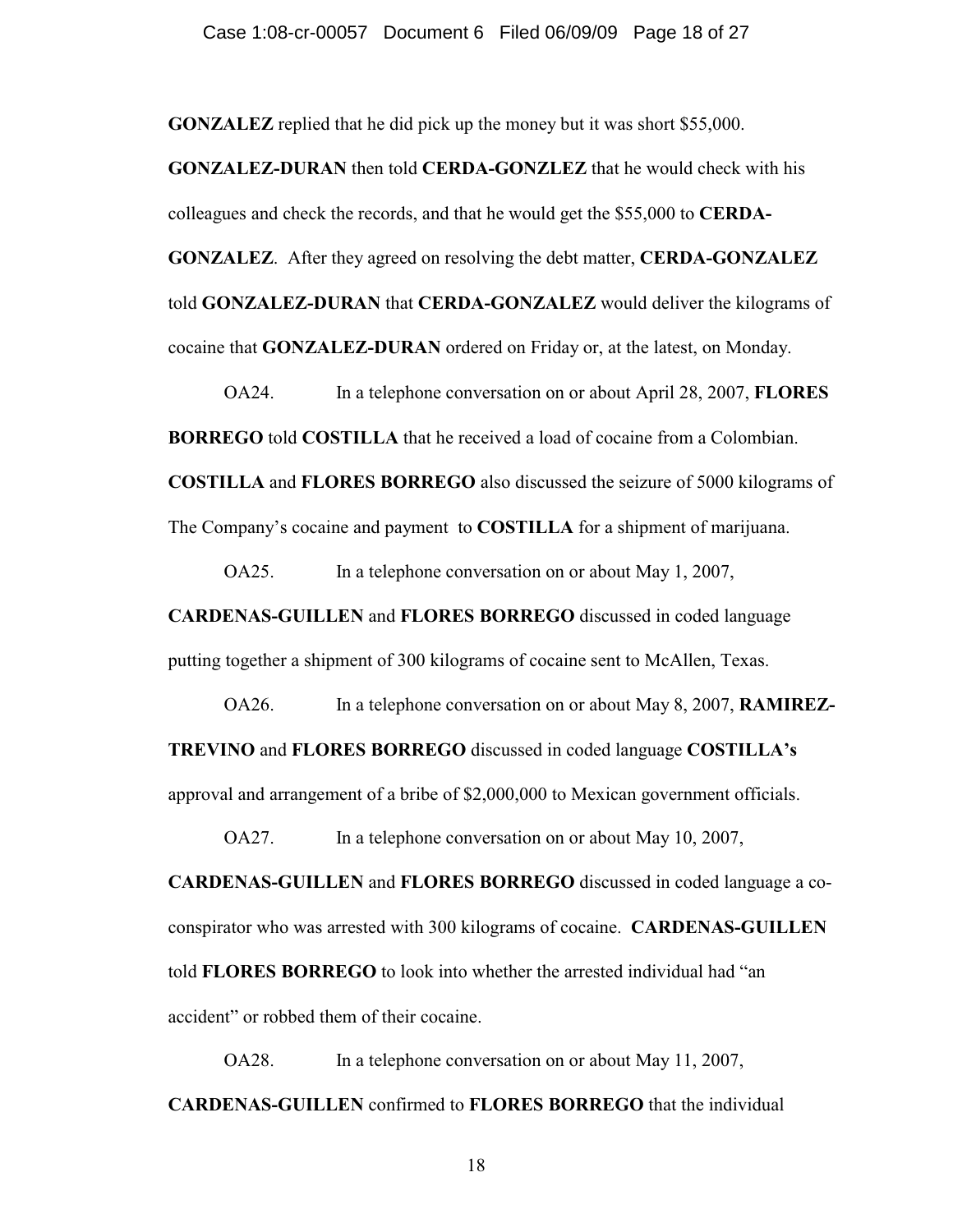arrested with 300 kilograms of cocaine was "an accident." **FLORES BORREGO** told **CARDENAS-GUILLEN** that the individual is "locked up" but might get out on bail.

OA29. In a coded telephone conversation on or about May 21, 2007,

**GONZALEZ-DURAN** and **MIGUEL TREVINO MORALES** discussed a shipment of

300 to 400 kilograms of cocaine that **NAJERA-TALAMANTES** was transporting to

### **GONZALEZ-DURAN** from **MIGUEL TREVINO MORALES**. **GONZALEZ-**

**DURAN** agreed to send someone to pick up the cocaine in Rio Bravo, Mexico and transport it to Miguel Aleman, Mexico using a Chevrolet Avalanche sport utility vehicle.

OA30. In a telephone conversation on or about May 23, 2007, **LINO** and **FLORES BORREGO** discussed a fifty-kilogram cocaine order for **MEJIA-**

**GONZALEZ**.

OA31. In a telephone conversation on or about May 29, 2007 with **GONZALEZ-DURAN**, **LAZCANO** used coded language to establish \$12,000 as The Company's selling price for kilograms of cocaine.

OA32. In a telephone conversation on or about May 29, 2007,

**GONZALEZ-DURAN** told **FLORES BORREGO** that **LAZCANO** set the selling price for The Company's cocaine at \$12,000 per kilogram.

OA33. In a telephone conversation on or about June 5, 2007,

**GONZALEZ-DURAN** agreed to buy fifty kilograms of cocaine at a price of \$12,000 per

kilogram from **CERDA-GONZALEZ**.

OA34. In a telephone conversation on or about June 6, 2007, **MIGUEL**

**TREVINO MORALES** told **FLORES BORREGO** to transport 400 kilograms of

cocaine through Camargo, Mexico into Rio Grande City, Texas. **FLORES BORREGO**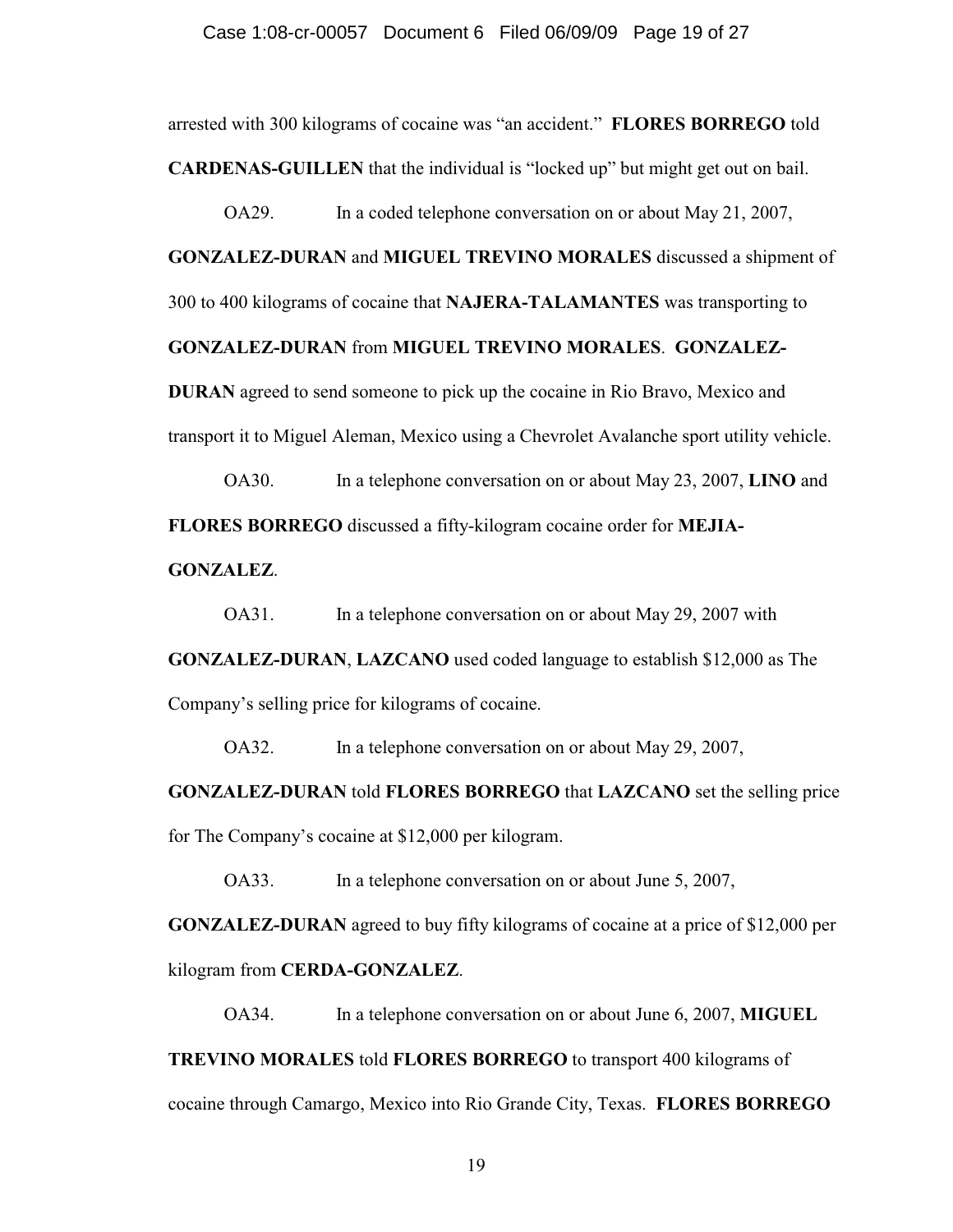then told **MIGUEL TREVINO MORALES** that he would move the cocaine across fifty kilograms at a time to keep it safe and cut losses.

OA35. On or about June 7, 2007, **LAZCANO** , **FLORES BORREGO**, and others convened a leadership meeting for the purpose of planning and coordinating The Company's cocaine and marijuana trafficking activities.

OA36. On or about June 8, 2007, **COSTILLA** and **FLORES**

**BORREGO** discussed the seizure, by law enforcement agents in Texas, of approximately \$2,700,000 concealed in a grey Chevrolet Avalanche sport utility vehicle with Tamaulipas plates. **COSTILLA** and **FLORES BORREGO** specifically discussed a claim by **GONZALEZ-DURAN** that the seized currency belonged to **MIGUEL**

## **TREVINO MORALES**.

OA37. In a telephone conversation on or about June 20, 2007, **MIGUEL TREVINO MORALES** told **FLORES BORREGO** that he wanted him to manage the transport of a shipment of cocaine into McAllen, Texas.

OA38. In a coded telephone conversation on or about June 21, 2007, **MEJIA-GONZALEZ** told **GONZALEZ-DURAN** that he received a load of bulk currency and would conceal it into a hidden compartment of a tractor trailer filled with produce, which they would transport to Tampico, Mexico. **MEJIA-GONZALEZ** and **GONZALEZ-DURAN** also discussed having Colombian cocaine suppliers visit Mexico to negotiate payments for bulk shipments of cocaine.

OA39. In a coded telephone conversation on or about June 24, 2007, **LOPEZ-VALDEZ** asked **GONZALEZ-DURAN** if **LAZCANO** spoke to **GONZALEZ-DURAN** last night about a supply of marijuana. **GONZALEZ-DURAN**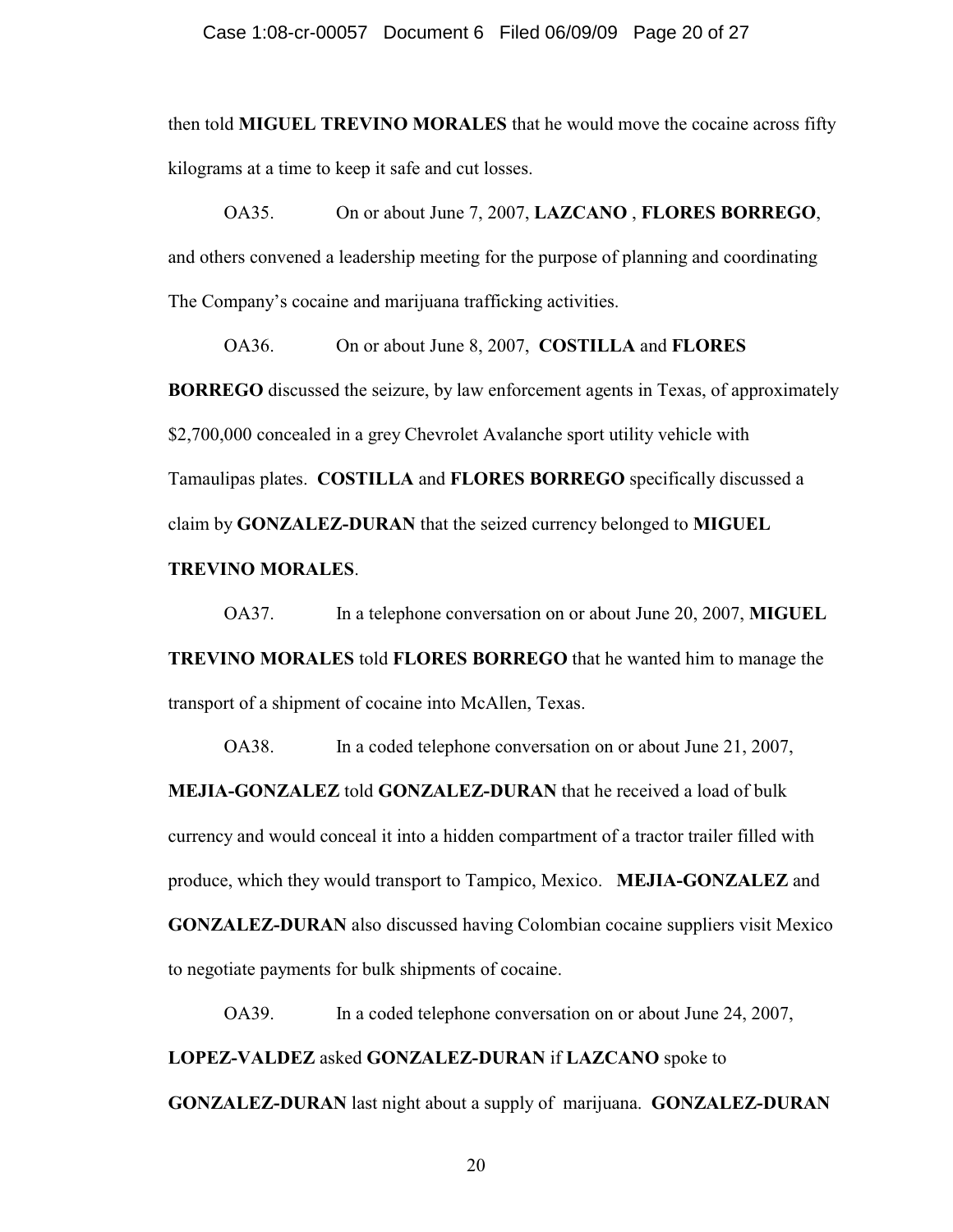said that he heard from **OMAR TREVINO MORALES**, who said he was going to send the marijuana to **MEJIA-GONZALEZ** and **FLORES-BORREGO**. **GONZALEZ-DURAN** also said that he told **MEJIA-GONZALEZ** and **FLORES-BORREGO** that he was going to help them transport about 2000 kilograms of marijuana. **LOPEZ-VALDEZ** told **GONZALEZ-DURAN** that the marijuana belonged to **LAZCANO. GONZALEZ-DURAN** said that if that marijuana belonged to **LAZCANO** then there would be no problem and that they would bring it to Reynosa, Mexico. **LOPEZ-VALDEZ** repeated that the 2000 kilograms of marijuana belonged to **LAZCANO**.

OA40. In a telephone conversation on or about June 25, 2007, **MEJIA-GONZALEZ** and **FLORES BORREGO** discussed the payment terms of a pending shipment of cocaine from Venezuela to Tampico, Mexico.

OA41. Beginning on or about June 25, 2007, and continuing until October 5, 2007, members of The Company, including **MIGUEL TREVINO MORALES, FLORES BORREGO,** and **MEJIA-GONZALEZ**, made logistical preparations in and around Altamira, Mexico and Tampico, Mexico, to receive thousands of kilograms, of cocaine from Colombia, which preparations included obtaining warehouse space.

OA42. In a telephone conversation on or about June 26, 2007, **REJON AGUILAR** asked **FLORES BORREGO** for some marijuana. **FLORES BORREGO** said he has people who get good quality for \$150 per kilogram. **REJON AGUILAR** told **FLORES BORREGO** that he has a client who will purchase 20,000 pounds at once.

OA43. In a telephone conversation on or about June 30, 2007, **CANO-FLORES** and **MEJIA-GONZALEZ** discussed in coded language a deal in which **CANO-FLORES** would provide **MEJIA-GONZALEZ** between 500 to 1000 kilograms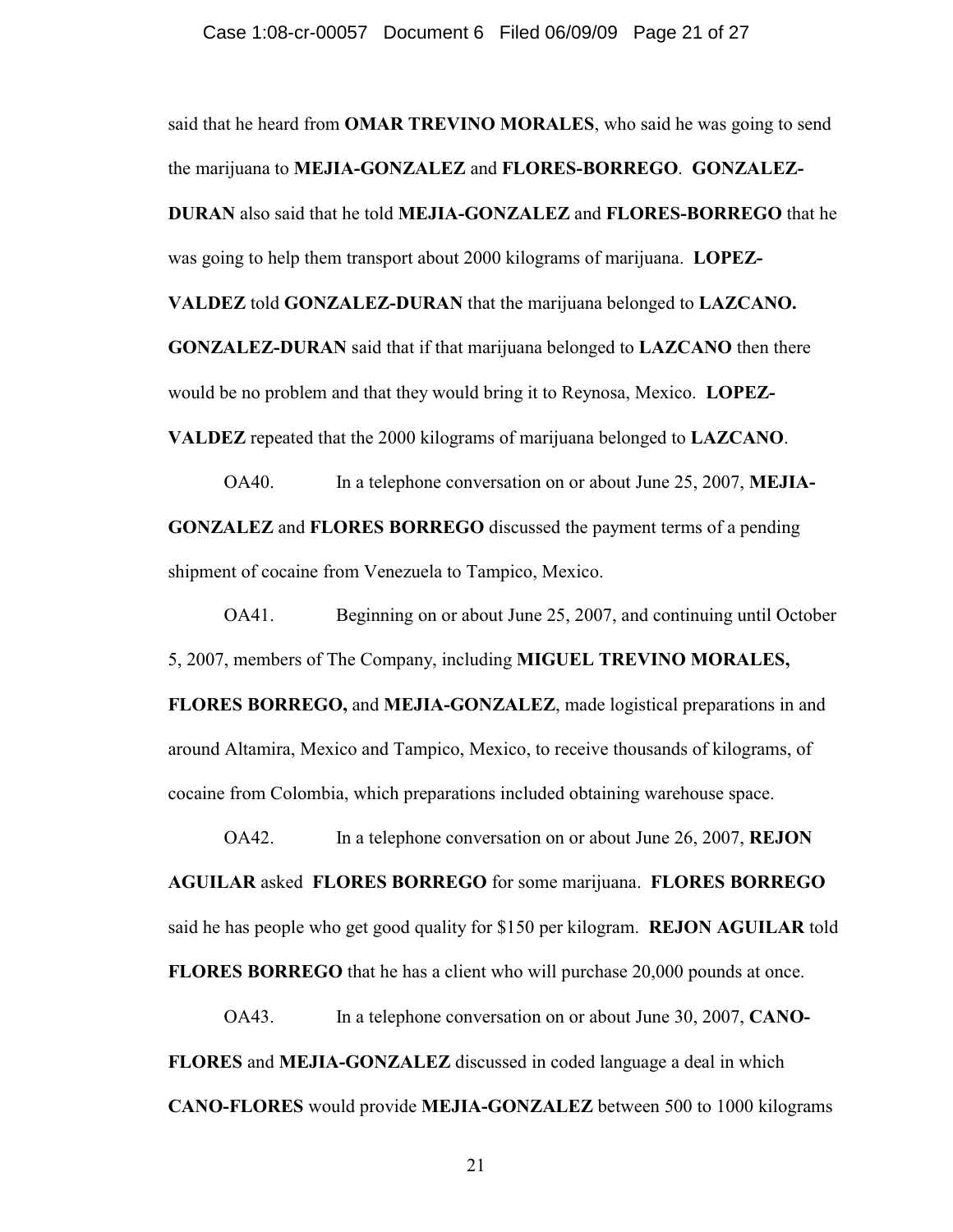of marijuana belonging to The Company at a price of \$150 per kilogram. **MEJIA-**

**GONZALEZ** told **CANO-FLORES** that he would bring the money from Laredo as soon as a military checkpoint moved, which he estimated would be in one hour.

OA44. In a telephone conversation on or about July 10, 2007, **CANO-FLORES** and **FLORES BORREGO** discussed in coded language **CANO-FLORES's** delivery of \$2,000 and some marijuana to **FLORES BORREGO**.

OA45. In a telephone conversation on or about July 24, 2007, **MIGUEL TREVINO MORALES** ordered **GONZALEZ-DURAN** to contact an individual and to tell him that only "Company" freight is allowed to pass through Camargo, Mexico.

OA46. In a telephone conversation on or about August 17, 2007, **FLORES BORREGO** told **CARDENAS-GUILLEN** in coded language that he has fifty kilograms of cocaine for **CARDENAS-GUILLEN** in order to lower the account with **CARDENAS-GUILLEN**, and that he would pay the rest in a few more days.

OA47. In a telephone conversation on or about September 23, 2007, **CARDENAS-GUILLEN** and **FLORES BORREGO** discussed in coded language the shipment and sale of 1000 kilograms of marijuana and a pending cocaine shipment.

OA48. On or about October 5, 2007, in Altamira, Mexico and Tampico, Mexico, and elsewhere in Mexico, members of The Company, including **CARDENAS-GUILLEN**, **COSTILLA**, **LAZCANO**, **MIGUEL TREVINO MORALES**, **FLORES BORREGO**, **RAMIREZ-TREVINO**, **RANGEL**, **LINO, MEJIA-GONZALEZ,** and **CERDA-GONZALEZ,** possessed and distributed approximately 11,700 kilograms of cocaine, which they intended to ship to the United States.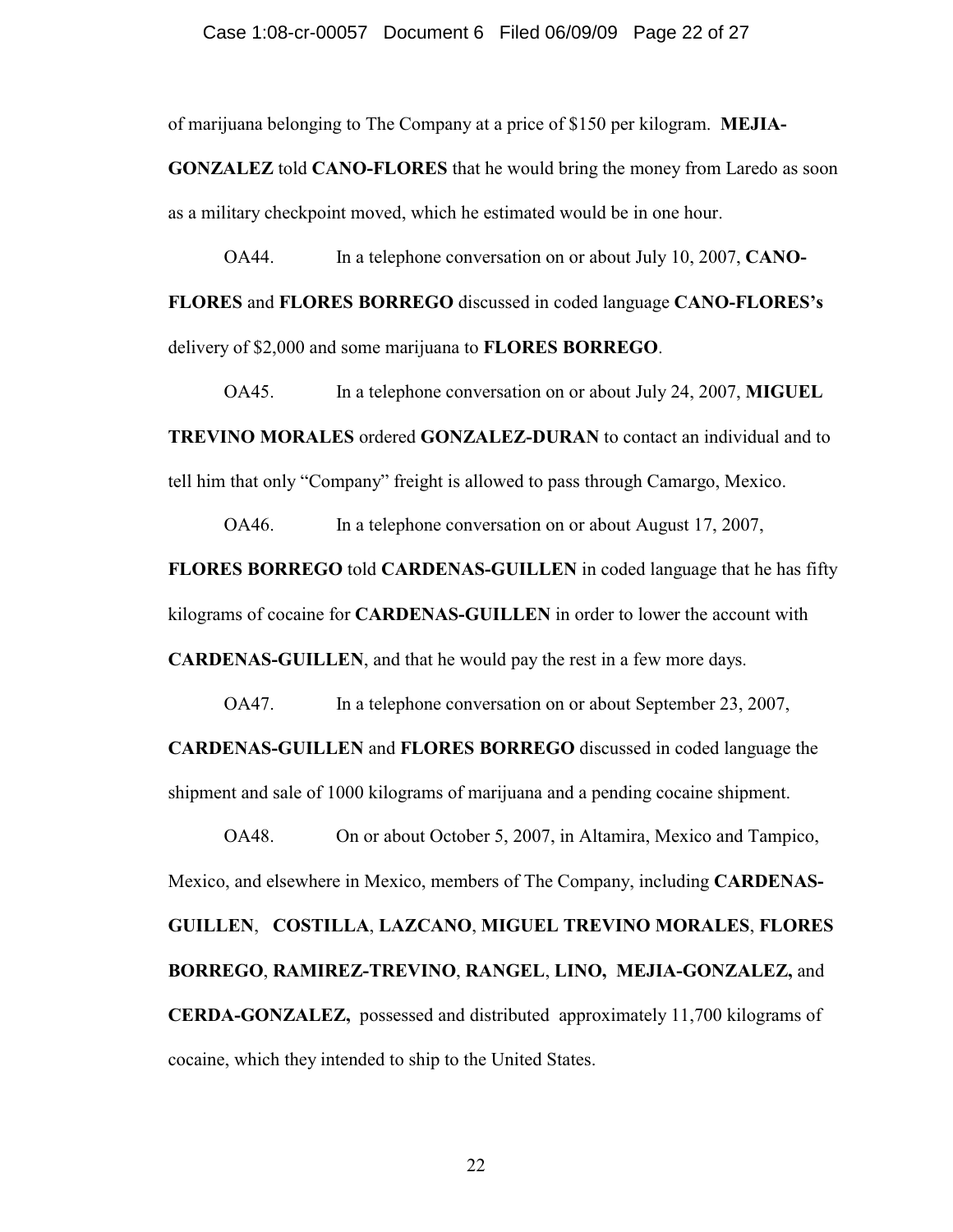OA49. In a telephone conversation on or about October 12, 2007,

**MEJIA-GONZALEZ** told **FLORES BORREGO**, in coded language, that **RANGEL**

was telling everyone that the investors in the cocaine recently seized in Altamira, Mexico had seventy-two hours to pay the money they owed or they would be killed.

OA50. In a telephone conversation on or about October 13, 2007,

**RANGEL** and **FLORES BORREGO** discussed in coded language the terms of a shipment of 100 kilograms of marijuana to McAllen, Texas.

OA51. In a telephone conversation on or about November 24, 2007, **LAZCANO** ordered **RANGEL** to maintain an aircraft or helicopter with a pilot in **RANGEL**'s plaza.

OA52. In a telephone conversation on or about November 24, 2007, **LAZCANO** and **RANGEL** discussed **RANGEL**'s delivery of \$1,700,000 to purchase 2500 to 3000 kilograms of marijuana.

OA53. In a telephone conversation on or about November 26, 2007 with an unknown male, **RANGEL** identified himself as "Commander Chicles" from Miguel Aleman.

OA54. On or about November 30, 2007, in Colon, Panama, and in

Mexico, defendants **COSTILLA, RAMIREZ-TREVINO, FLORES BORREGO,**

**BARRAGAN-BALDERAS**, and other members of The Company possessed and distributed approximately 2400 kilograms of cocaine, which they intended to ship to the United States.

OA55. In a telephone conversation on or about December 8, 2007, **BARRAGAN-BALDERAS** and **FLORES BORREGO** discussed the recent seizure of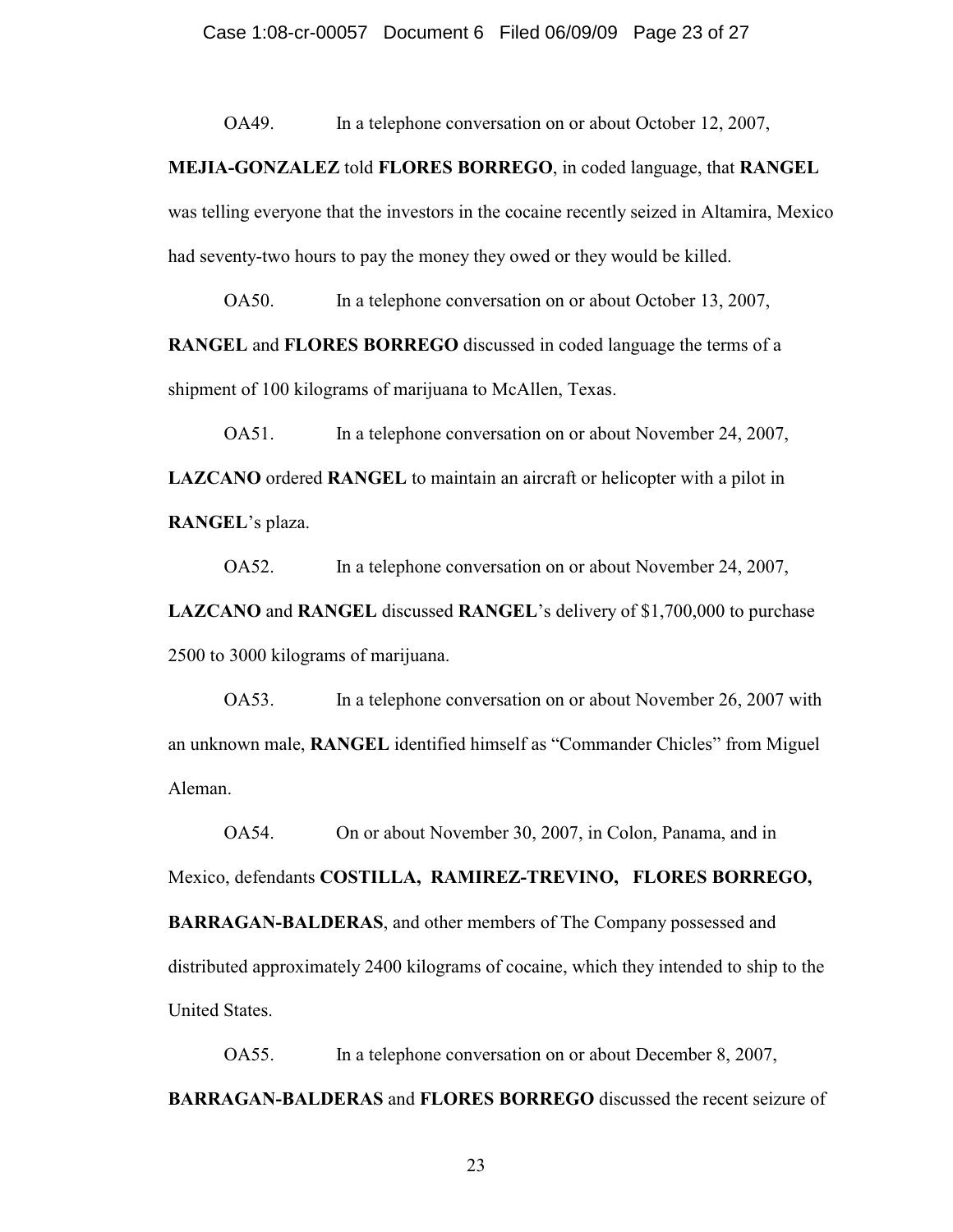2400 kilograms of The Company's cocaine in Panama and discussed who was responsible for the seizure and how they would recover from the seizure.

OA56. In a telephone conversation on or about February 18, 2008,

### **BARRAGAN-BALDERAS** and **FLORES BORREGO** discussed movement of a

fifteen kilogram shipment of cocaine.

OA57. In a telephone conversation on or about February 18, 2008,

## **BARRAGAN-BALDERAS** and **FLORES BORREGO** discussed the shipment of fifty

kilograms of cocaine through McAllen, Texas to Tennessee, where **BARRAGAN-**

**BALDERAS** expected to receive \$23,000 per kilogram.

OA58. In a telephone conversation on or about March 4, 2008,

**BARRAGAN-BALDERAS** and **FLORES BORREGO** discussed distribution of 5000

kilograms of marijuana to four individuals, including 1000 kilograms to **GONZALEZ-**

**DURAN**. **BARRAGAN-BALDERAS** and **FLORES BORREGO** further discussed

**MEJIA-GONZALEZ** and another individual assisting in storage of the marijuana.

### **COUNT TWO DISTRIBUTION OF COCAINE FOR IMPORTATION INTO THE UNITED STATES**

On or about October 5, 2007, in Mexico, the defendants, **ANTONIO EZEQUIEL**

**CARDENAS-GUILLEN**, a.k.a. "Tony Tormenta"; **JORGE EDUARDO COSTILLA-**

**SANCHEZ**, a.k.a. "El Cos," a.k.a. "Doble X," a.k.a. "Dos Equis"; **HERIBERTO LAZCANO-**

**LAZCANO**, a.k.a. "Lazca," a.k.a. "El Licenciado"; **MIGUEL TREVINO MORALES**, a.k.a.

"40," a.k.a. "Zeta 40," a.k.a. "Cuarenta"; **SAMUEL FLORES BORREGO**, a.k.a. "Tres," a.k.a.

## "Metro Tres"; **MARIO RAMIREZ-TREVINO**, a.k.a. "Mario Pelon," a.k.a. "X20";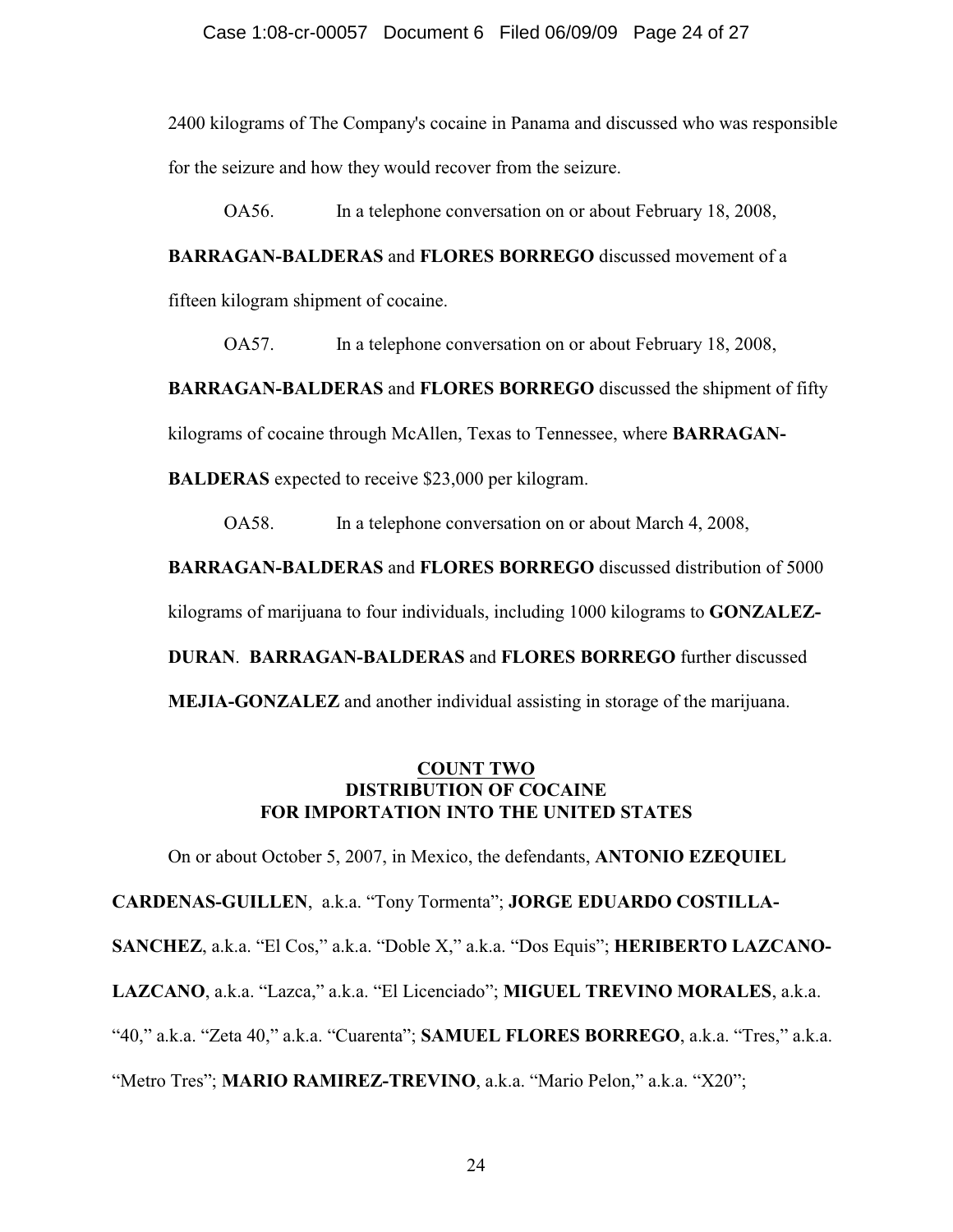**ALFREDO RANGEL BUENDIA**, a.k.a. "Chicles"; **FIRST NAME UNKNOWN, LAST NAME UNKNOWN**, a.k.a. "Lino"; **JUAN REYES MEJIA-GONZALEZ**, a.k.a. "R-1," a.k.a. "Kike," a.k.a. "Reyes"; and **CARLOS CERDA-GONZALEZ,** a.k.a. "Puma," a.k.a. "Carlitos" did unlawfully, knowingly, and intentionally distribute and cause the distribution of five (5) kilograms or more of a mixture or substance containing a detectable amount of cocaine, a Schedule II controlled substance, intending and knowing that such cocaine would be unlawfully imported into the United States; all in violation of Title 21, United States Code, Sections 959 and Title 18, United States Code, Section 2.

## **COUNT THREE DISTRIBUTION OF COCAINE FOR IMPORTATION INTO THE UNITED STATES**

On or about November 30, 2007, in Panama and in Mexico, the defendants, **JORGE EDUARDO COSTILLA-SANCHEZ**, a.k.a. "El Cos," a.k.a. "Doble X," a.k.a. "Dos Equis"; **MARIO RAMIREZ-TREVINO**, a.k.a. "Mario Pelon," a.k.a. "X-20"; **SAMUEL FLORES BORREGO**, a.k.a. "Tres," a.k.a. "Metro"; and **GILBERTO BARRAGAN-BALDERAS**, a.k.a. "Tocayo" did unlawfully, knowingly, and intentionally distribute and cause the distribution of five (5) kilograms or more of a mixture or substance containing a detectable amount of cocaine, a Schedule II controlled substance, intending and knowing that such cocaine would be unlawfully imported into the United States; all in violation of Title 21, United States Code, Sections 959 and Title 18, United States Code, Section 2.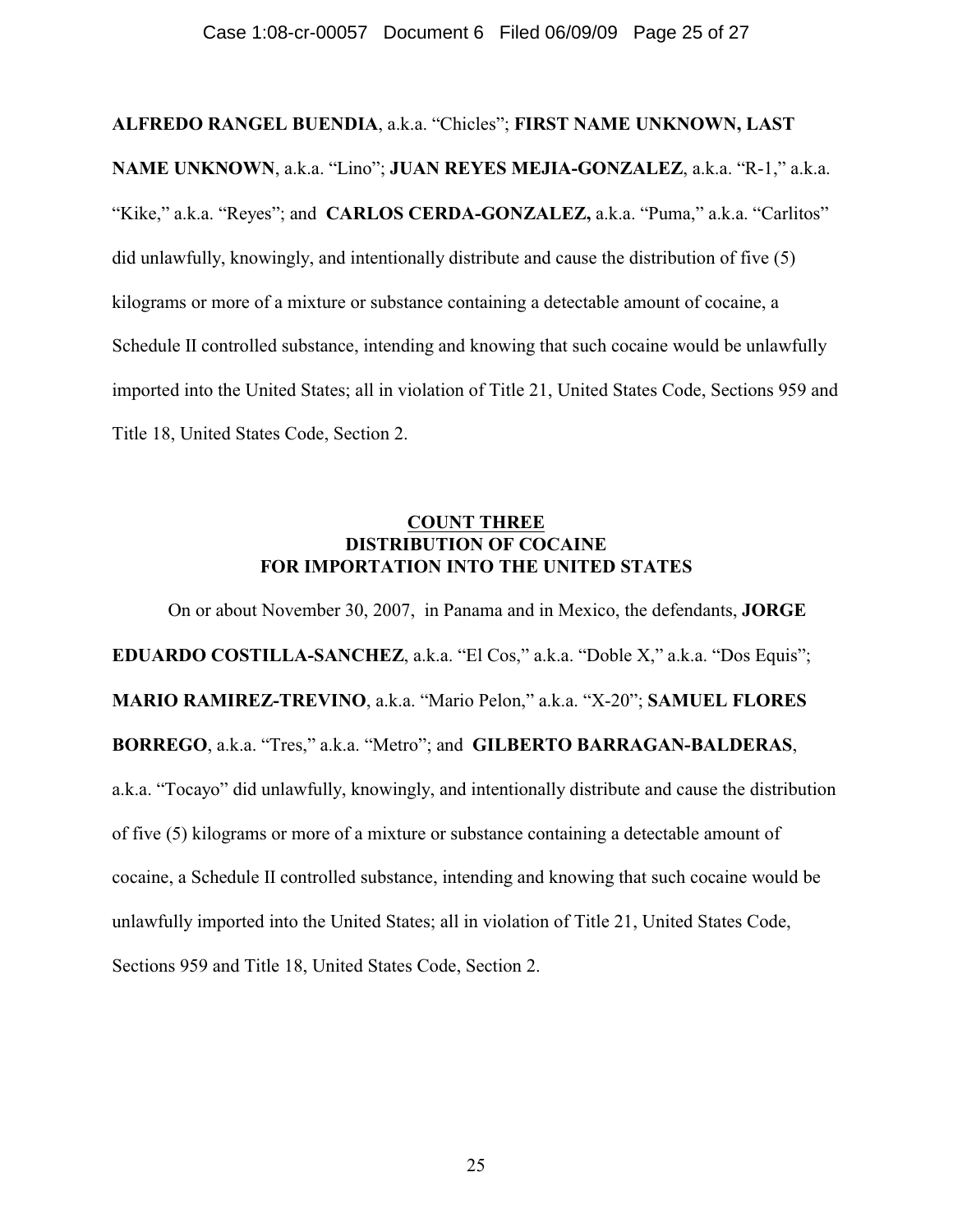### **FORFEITURE ALLEGATION**

The violations alleged in Count One, Count Two and Count Three are re-alleged and incorporated by reference herein. As a result of the offenses alleged in Count One, Count Two and Count Three, the defendants, **ANTONIO EZEQUIEL CARDENAS-GUILLEN**, a.k.a. "Tony Tormenta"; **JORGE EDUARDO COSTILLA-SANCHEZ**, a.k.a. "El Cos," a.k.a. "Doble X," a.k.a. "Dos Equis"; **HERIBERTO LAZCANO-LAZCANO**, a.k.a. "Lazca," a.k.a. "El Licenciado"; **MIGUEL TREVINO MORALES**, a.k.a. "40," a.k.a. "Zeta 40," a.k.a. "Cuarenta"; **JAIME GONZALEZ-DURAN,** a.k.a. "Hummer"; **SAMUEL FLORES BORREGO**, a.k.a. "Tres," a.k.a. "Metro Tres"; **MARIO RAMIREZ-TREVINO**, a.k.a. "Mario Pelon," a.k.a. "X-20" **ALFREDO RANGEL BUENDIA**, a.k.a. "Chicles"; **FIRST NAME UNKNOWN, LAST NAME UNKNOWN,** a.k.a. "Lino"; **GILBERTO BARRAGAN-BALDERAS,** a.k.a. "Tocayo"; **JUAN REYES MEJIA-GONZALEZ,** a.k.a. "R-1," a.k.a. "Kike," a.k.a. "Reyes"; **OMAR TREVINO MORALES,** a.k.a. "42,"; **JESUS ENRIQUE REJON AGUILAR,** a.k.a. "Mamito," a.k.a. "Cabellero"; **ALFONSO LAM-LIU**, a.k.a. "Gordo Lam"; **ELEAZAR MEDINA ROJAS,** a.k.a. "El Chelelo"; **AURELIO CANO-FLORES,** a.k.a. "Yankee," a.k.a. "Yeyo"; **CARLOS CERDA-GONZALEZ,** a.k.a. "Puma," a.k.a. "Carlitos"; **VICTOR HUGO LOPEZ-VALDEZ**, a.k.a. "Jorge Hernandez-Martinez,"a.k.a. "Chiri," a.k.a. "Chiriquas"; **SIGIFREDO NAJERA-TALAMANTES**, a.k.a. "Canicon," a.k.a. "Chito,"a.k.a. "Chito Can," a.k.a. "Chito Canico," a.k.a. "Chito Canicon" shall forfeit to the United States, pursuant to Title 21, United States Code, Sections 853 and 970, any and all respective right, title, or interest which such defendants may have in (1) any and all money and/or property constituting, or derived from any proceeds which such defendants obtained, directly or indirectly, as the result of the violations alleged in Count One, Count Two and Count Three of this